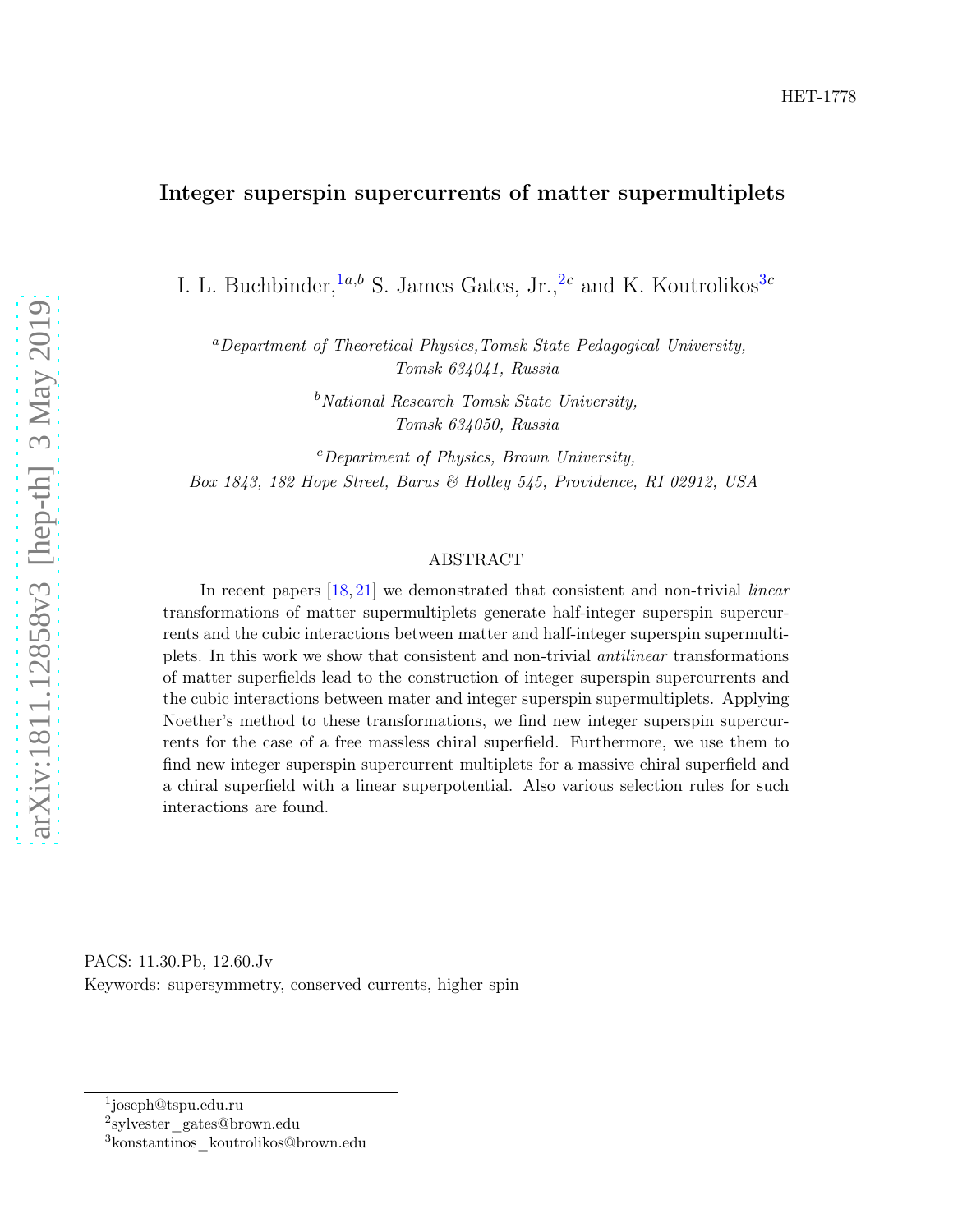# **1 Introduction**

For non-supersymmetric theories there is a plethora of well-known results on the topic of higher spin conserved currents [\[1](#page-12-0)[–10\]](#page-13-2) and higher spin cubic interactions [\[11](#page-13-3)[–16\]](#page-13-4). Recently some of these results have been extended to supersymmetric theories. In a series of papers [\[17](#page-13-5)[–24\]](#page-14-0) a variety of supersymmetric, higher spin, currents have been constructed for miscellaneous matter and higher spin supermultiplets while the corresponding cubic interactions between matter and higher spin supermultiplets or between higher spin and higher spin supermultiplets have been discussed.

In most of these considerations, the multiplet of supercurrents were found by solving the appropriate conservation equations. However, for [\[18,](#page-13-0) [21\]](#page-13-1) the foundation of the construction was the discovery of a linear non-trivial consistent, first order, higher spin transformation of matter superfields. Specifically, it was shown that the most general linear transformation of matter superfields, which is non-trivial and consistent with the various constraints of matter supermultiplets (chiral, or complex linear) is parametrized by terms that match the gauge symmetry of free, massless, half-integer superspin  $Y = s + 1/2$  supermultiplets  $(s+1, s+1/2)$ . The application of Noether's method to this kind of deformation lead us to the construction of higher spin supercurrents and higher spin supertraces which generate the cubic interactions of the various matter supermultiplets with the half-integer superspin supermultiplets. The construction is reminiscent of the way that linearized superdiffeorphisms lead to the construction of the supergravity supercurrent and supertrace of matter supermultiplets. Nevertheless, the absence of integer superspin  $|Y = s|$  supermultiplets  $(s + 1/2, s)$  from the above consideration was intriguing.

The purpose of this work is to find appropriate higher spin deformations of the matter superfields that lead via Noether's method to the construction of integer superspin supercurrents and generate the cubic interactions with free, massless integer superspin supermultiplets. We find that there exist non-trivial, antilinear transformations  $<sup>4</sup>$  $<sup>4</sup>$  $<sup>4</sup>$  of the matter superfields that will generate these interactions. Specifically,</sup> we write the most general antilinear transformation for a chiral superfield, demand it to be non-trivial and compatible with the chiral constraint. The result is that parameters of the transformation have the same structure with the gauge symmetry of free, massless integer superspin supermultiplets. That means by performing Noether's method, we can construct the integer superspin supercurrent multiplet (includes the supercurrent  $\mathcal{J}_{\alpha(s)\dot{\alpha}(s-1)}$  and the supertrace  $\mathcal{T}_{\alpha(s-1)\dot{\alpha}(s-1)}$  and generate the cubic interactions between the free, massless chiral superfield and the integer superspin supermultiplets  $(s + 1/2, s)$ . The results are extended to the case of a free, massive chiral and a free chiral with linear superpotential.

It is known that any  $\mathcal{N} = 1$  supersymmetric matter theory can be consistently coupled to supergravity with the help of the gravitational superfield. For that case the calculation of the conserved supercurrent is straightforward. One has to take the functional derivative of the interacting action with respect the gravitational superfield (see e.g. [\[25,](#page-14-1) [26\]](#page-14-2)). However, this procedure is not applicable for higher spin theory because we do not know the fully interacting theory at present. The only alternative option we have is to follow Noether's method in order to construct directly the higher spin supercurrent multiplet of the theory.

The paper is organized as follows. Section 2 reviews the philosophy and the details of Noether's method as well as it provides to the non-expert reader the essentials for the description of  $4D$ ,  $\mathcal{N}=1$  arbitrary integer superspin supermultiplets for both the Poincaré and conformal cases. In section 3, we consider first order transformations (in the spirit of Noether's method) of the chiral superfield which are antilinear and

<span id="page-1-0"></span><sup>&</sup>lt;sup>4</sup>A map  $f: V \to W$  from one complex vector space V to another W is called antilinear if  $f(au + bv)$  $a^*f(u) + b^*f(v)$  where a, b are complex numbers and u, v are elements of V. This is equivalent to a linear map from V to the complex conjugate vector space  $\bar{W}$ . The transformations we consider have this property, they are linear in the complex conjugate of the superfield.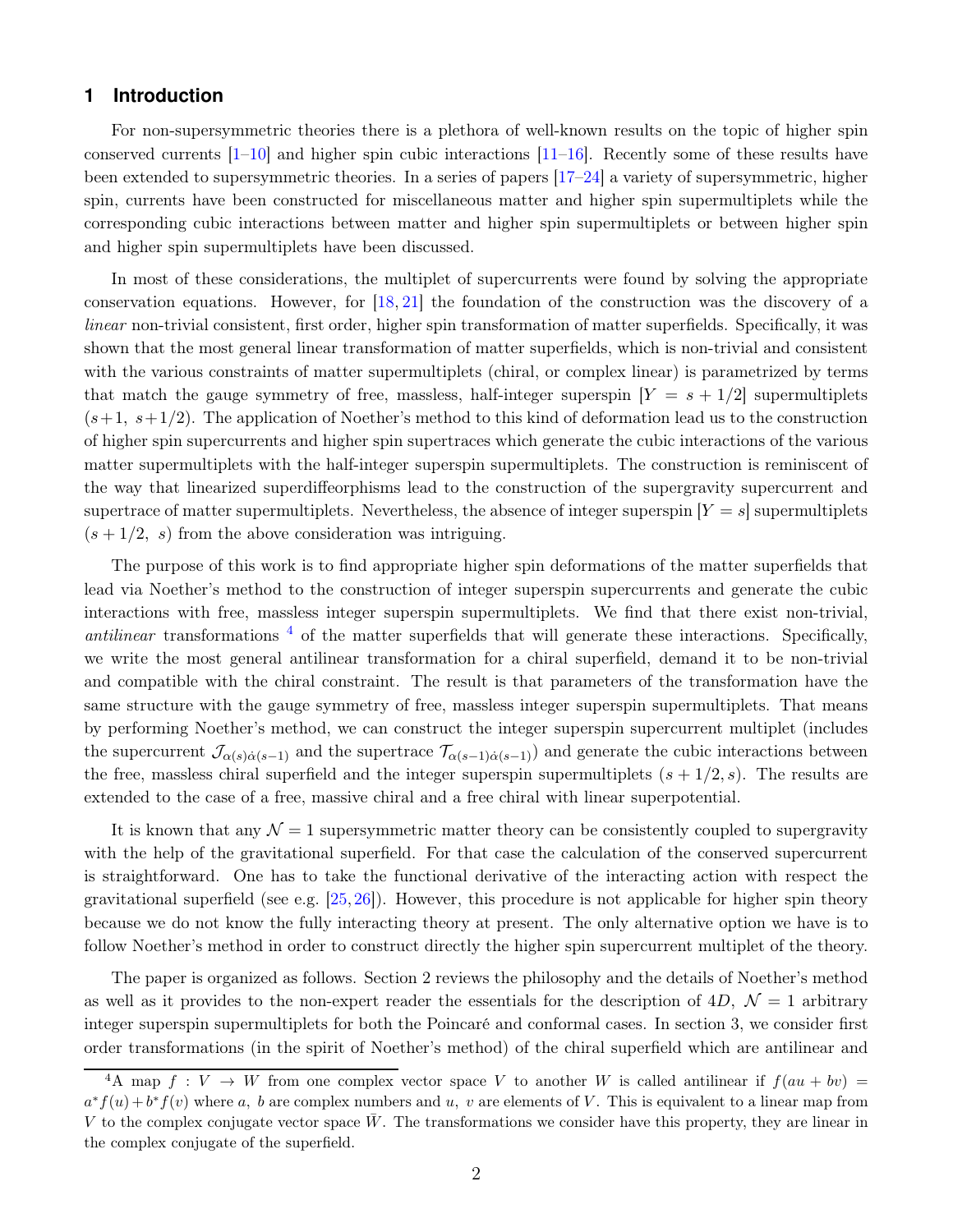demonstrate the fixing of their parameters by requiring them to be consistent with the chiral constraint of the superfield and non-trivial. Sections 4 and 5 consider the case of a single, free, massless chiral superfield and derive the conformal and Poincaré supercurrents respectively using the deformations of section 3. In section 6, we extend this results for the two case of a free, massive chiral superfield and a free chiral with linear superpotential. In the last section 7, we discuss and summarize our results.

## **2 Gauge invariant interacting theories of matter with gauge fields**

It is a fact of physics that a manifestly Lorentz invariant and local description of massless degrees of freedom with spin greater than  $1/2$  requires the identification of various field configurations (gauge symmetries). As we transition perturbatively from free theories to interacting ones, the notion of this identification has to be re-examined in every step. This can be done systematically by expanding the action  $S[\phi, h]$  and the transformation of all fields in a power series of a coupling constant g.

$$
S[\phi, h] = S_0[\phi] + gS_1[\phi, h] + g^2S_2[\phi, h] + \dots \,, \tag{1}
$$

$$
\delta\phi = 0 + g\delta_1\phi + g^2\delta_2\phi + \dots \tag{2}
$$

$$
\delta h = \delta_0 h + g \delta_1 h + g^2 \delta_2 h + \dots \tag{3}
$$

In the above expressions we consider the interaction of a set of matter fields represented by  $\phi$  with a set of gauge fields represented by h. Matter fields do not have a zeroth order gauge transformation ( $\delta_0 \phi = 0$ ), whereas gauge fields do  $(\delta_0 h \neq 0)$ . The terms  $S_i[\phi, h]$  correspond to interaction terms of order  $i + 2$  in the number of fields and  $\delta_i$  is the part of transformation with terms of order i in the number of fields. The invariance of the theory under these transformations can be studied iteratively, order by order. For cubic order terms  $S_1[\phi, h]$  we get

<span id="page-2-1"></span>
$$
\int \left\{ \frac{\delta S_0}{\delta \phi} \ \delta_1 \phi + \frac{\delta S_1}{\delta h} \ \delta_0 h \right\} = 0 \ . \tag{4}
$$

The above expression is a symbolic one. There are a number of hidden summations over 'repeated fields'<sup>[5](#page-2-0)</sup> which are suppressed and represented by the integral sign. This invariance condition (up to cubic terms) makes very clear the importance of the first order correction in the transformation of the matter fields,  $\delta_1\phi$ . The starting action  $S_0$  is known and the zeroth order transformations of gauge fields are also known. Hence, in order to find a *consistent* set of *non-trivial* cubic interactions  $S_1[\phi, h]$  we must find a *non-trivial*  $\delta_1\phi$ . In this consideration, trivial interactions and trivial transformations are the ones that can be absorbed by an appropriate redefinition of the fields or in other words they vanish under the consideration of the equations of motion.

Cubic interactions of a matter theory with gauge fields can be written in the form  $jh$  where j is a current constructed out of the matter fields which plays the role of the source. For these types of interactions, condition [\(4\)](#page-2-1) takes the form

<span id="page-2-2"></span>
$$
\int \left\{ \frac{\delta S_0}{\delta \phi} \ \delta_1 \phi + j \ \delta_0 h \right\} = 0 \tag{5}
$$

from which one can recover the conservation law of the current  $j$  by using the equations of motion (up) to the appropriate order, for this case it is  $\frac{\delta S_0}{\delta \phi} = 0$  and the structure of the gauge transformation of h  $(\delta_0 h = \partial \lambda).$ 

<span id="page-2-0"></span> $5$ There is a summation over hidden external indices that count the number of matter and gauge fields, there is a summation over the hidden spacetime indices of the gauge fields and an integration over the spacetime coordinates.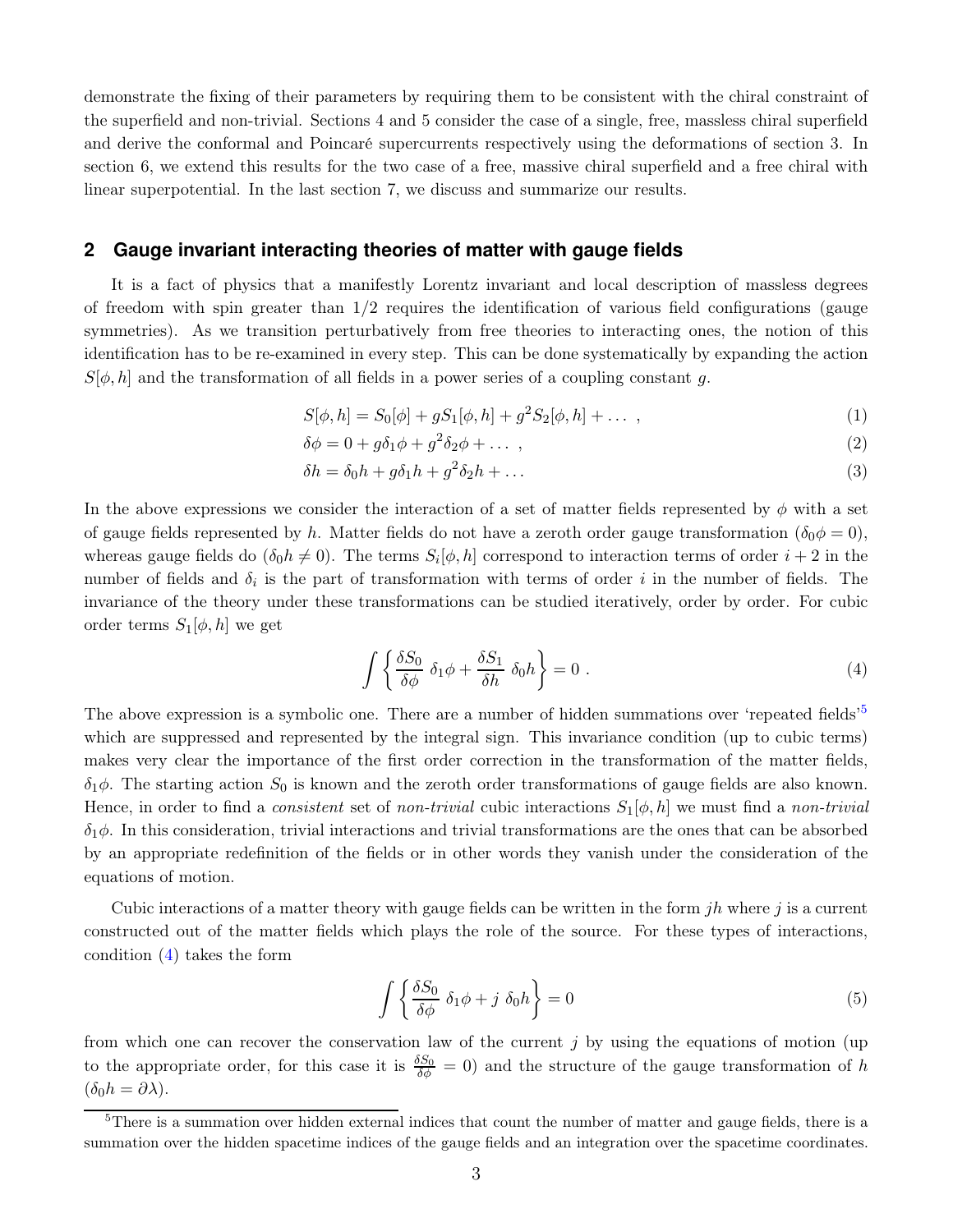In recent papers [\[18,](#page-13-0) [21\]](#page-13-1), this approach has been used in order to construct conserved, higher spin supercurrents for the chiral  $(\Phi,\,\bar{\rm D}_{\dot{\alpha}}\Phi=0)$  and complex linear  $(\Sigma,\,\bar{\rm D}^2\Sigma=0)$  supermultiplets. In these papers we considered the most general, non-trivial, first order transformations  $\delta_1\Phi$ ,  $\delta_1\Sigma$  which depend linearly on  $\Phi$  and  $\Sigma$  respectively. These transformations are a higher spin extension of linearized superdiffeomorphism and like superdiffeomorphism generate interactions to supergravity supermultiplet  $(2, 3/2)$ , they generate interactions to arbitrary higher spin supermultiplets of type  $(s + 1, s + 1/2)$  (called half-integer superspin supermultiplets) for any non-negative integer s.

In this work, we explore the possibility of non-trivial, first order transformations that depend antilinearly on the matter superfield. In the following sections we will find that such transformations do exist and generate interactions to arbitrary higher spin supermultiplets of type  $(s + 1/2, s)$  (called integer superspin supermultiplets). We briefly remind the non-expert reader that the superspace Lagrangian description of free, massless, super-Poincaré, arbitrary high  $(s \geq 2)$ , integer superspin supermultiplet involves a fermionic superfield  $\Psi_{\alpha(s)\dot{\alpha}(s-1)}$  and a real bosonic superfield  $V_{\alpha(s-1)\dot{\alpha}(s-1)}$  with the following zeroth order gauge transformations

$$
\delta_0 \Psi_{\alpha(s)\dot{\alpha}(s-1)} = -D^2 L_{\alpha(s)\dot{\alpha}(s-1)} + \frac{1}{(s-1)!} \bar{D}_{(\dot{\alpha}_{s-1}} \Lambda_{\alpha(s)\dot{\alpha}(s-2))} ,
$$
\n(6a)

$$
\delta_0 V_{\alpha(s-1)\dot{\alpha}(s-1)} = \mathcal{D}^{\alpha_s} L_{\alpha(s)\dot{\alpha}(s-1)} + \bar{\mathcal{D}}^{\dot{\alpha}_s} \bar{L}_{\alpha(s-1)\dot{\alpha}(s)} . \tag{6b}
$$

Off-shell, this supermultiplet carries  $8s^2+8s+4$  bosonic and equal number of fermionic degrees for freedom<sup>[6](#page-3-0)</sup>. The physical<sup>[7](#page-3-1)</sup> (propagating) degrees of freedom are described by a field strength<sup>[8](#page-3-2)</sup> superfield  $\mathcal{W}_{\alpha(2s)}$ 

$$
\mathcal{W}_{\alpha(2s)} \sim \bar{\mathbf{D}}^2 \mathbf{D}_{(\alpha_{2s}} \partial_{\alpha_{2s-1}} \dot{\alpha}_{s-1} \partial_{\alpha_{2s-2}} \dot{\alpha}_{s-2} \dots \partial_{\alpha_{s+1}} \dot{\alpha}_1 \Psi_{\alpha(s)\dot{\alpha}(s-1)} . \tag{7}
$$

The super-field strength is chiral  $(\bar{\mathrm{D}}_{\dot{\beta}}\mathcal{W}_{\alpha(2s)}=0)$  and on-shell satisfies the following equation of motion:

<span id="page-3-6"></span><span id="page-3-4"></span><span id="page-3-3"></span>
$$
D^{\beta} \mathcal{W}_{\beta \alpha (2s-1)} = 0 \tag{8}
$$

There is also a super-conformal integer superspin supermultiplet. Its Lagrangian description is given in terms of the super-field strength  $\mathcal{W}_{\alpha(2s)}$ . Similarly with the super-Poincaré case, the super-field strength can be expressed in terms of a prepotential  $\Psi_{\alpha(s)\dot{\alpha}(s-1)}$  (as in [\(7\)](#page-3-3)) whose gauge transformation saturates the maximum symmetry group of  $\mathcal{W}_{\alpha(2s)}$ 

$$
\delta_0 \Psi_{\alpha(s)\dot{\alpha}(s-1)} = \frac{1}{s!} \mathcal{D}_{(\alpha_s} \Xi_{\alpha(s-1))\dot{\alpha}(s-1)} + \frac{1}{(s-1)!} \bar{\mathcal{D}}_{(\dot{\alpha}_{s-1}} \Lambda_{\alpha(s)\dot{\alpha}(s-2))} . \tag{9}
$$

As is demonstrated in [\(5\)](#page-2-2) the conservation law of the current (multiplet) is determined by the gauge transformation of the gauge fields. Similarly, one can use (6) and [\(9\)](#page-3-4) to extract the corresponding superspace conservation equations:

Poincaré: 
$$
D^2 \mathcal{J}_{\alpha(s)\dot{\alpha}(s-1)} = \frac{1}{s!} D_{(\alpha_s} \mathcal{T}_{\alpha(s-1))\dot{\alpha}(s-1)}
$$
,  $\bar{D}^{\dot{\alpha}_{s-1}} \mathcal{J}_{\alpha(s)\dot{\alpha}(s-1)} = 0$ ,  
Conformal:  $D^{\alpha_s} \mathcal{J}_{\alpha(s)\dot{\alpha}(s-1)} = 0$ ,  $\bar{D}^{\alpha_{s-1}} \mathcal{J}_{\alpha(s)\dot{\alpha}(s-1)} = 0$ .

These are the superspace conservation equations for the integer superspin supercurrent  $\mathcal{J}_{\alpha(s)\dot{\alpha}(s-1)}$  and supertrace  $\mathcal{T}_{\alpha(s-1),\dot{\alpha}(s-1)}$  <sup>[9](#page-3-5)</sup> for the super-Poincaré and the super-conformal cases respectively.

<sup>&</sup>lt;sup>6</sup>A detailed counting of the off-shell degrees of freedom can be found in [\[36,](#page-14-3) [38\]](#page-14-4).

<span id="page-3-0"></span><sup>&</sup>lt;sup>7</sup>The on-shell degrees of freedom are the 2 helicities of spin  $j = s + 1/2$  and the two helicities of spin  $j = s$ 

<span id="page-3-2"></span><span id="page-3-1"></span><sup>8</sup>This is the simplest gauge invariant object that does not vanish on-shell.

<span id="page-3-5"></span><sup>&</sup>lt;sup>9</sup>The supertrace is relevant only to the super-Poincare higher spin supermultiplets because their description requires an additional compensating superfield. For integer superspins this is the real  $V_{\alpha(s-1)\dot{\alpha}(s-1)}$  superfield.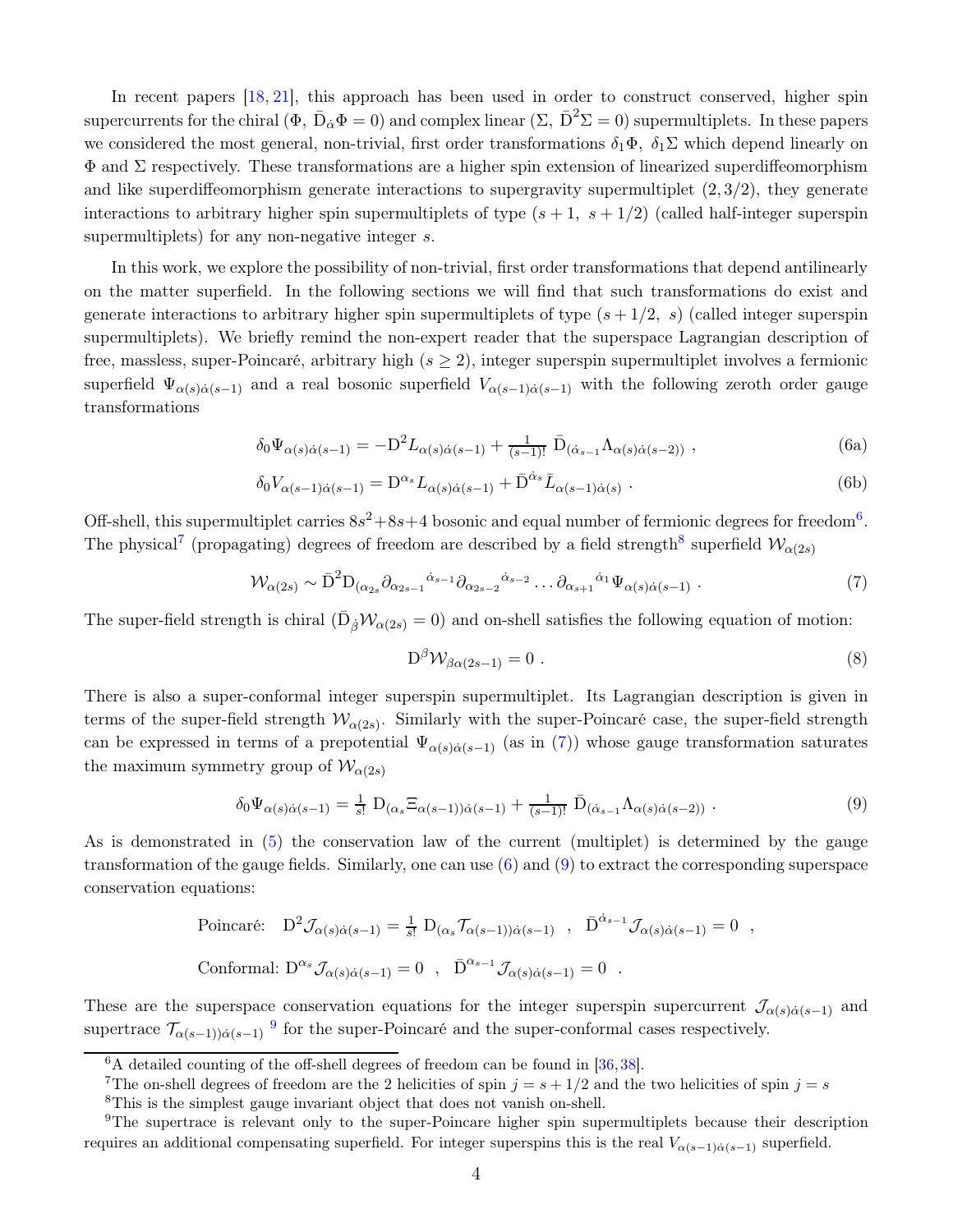For a detailed review of free, massless, supersymmetric higher spins we refer the reader to the following. The first Lagrangian description of supersymmetric, massless, higher spins in 4D Minkowski space was done in [\[27,](#page-14-5)[28\]](#page-14-6), using components with on-shell supersymmetry. A natural approach to the off-shell formulation is to use the superspace and superfield methods (see e.g.  $[25, 26]$  $[25, 26]$ ). A superfield description of free supersymmetric massless, higher spin theories was presented for the first time in [\[29](#page-14-7)[–31\]](#page-14-8) for both Minkowski and AdS spaces. This approach has been further explored in [\[32–](#page-14-9)[35\]](#page-14-10). Later studies of free supersymmetric, massless higher spin supermultiplets include [\[36](#page-14-3)[–38\]](#page-14-4).

## **3 Anti-linear transformation of the chiral superfield**

Let's consider a chiral superfield  $\Phi$ . The most general antilinear transformation one can write is  $^{10}$  $^{10}$  $^{10}$ .

$$
\delta_1 \Phi = \sum_{k=0}^{\infty} \left\{ A^{\alpha(k)\dot{\alpha}(k+1)} \bar{D}_{\dot{\alpha}_{k+1}} D_{\alpha_k} \bar{D}_{\dot{\alpha}_k} \dots D_{\alpha_1} \bar{D}_{\dot{\alpha}_1} \bar{\Phi} \right. \n+ \Delta^{\alpha(k)\dot{\alpha}(k)} D_{\alpha_k} \bar{D}_{\dot{\alpha}_k} \dots D_{\alpha_1} \bar{D}_{\dot{\alpha}_1} \bar{\Phi} \n+ \Gamma^{\alpha(k+1)\dot{\alpha}(k)} D_{\alpha_{k+1}} \bar{D}^2 D_{\alpha_k} \bar{D}_{\dot{\alpha}_k} \dots D_{\alpha_1} \bar{D}_{\dot{\alpha}_1} \bar{\Phi} \n+ E^{\alpha(k)\dot{\alpha}(k)} \bar{D}^2 D_{\alpha_k} \bar{D}_{\dot{\alpha}_k} \dots D_{\alpha_1} \bar{D}_{\dot{\alpha}_1} \bar{\Phi} \right\}.
$$
\n(10)

The consistency of this transformation with the chiral condition of  $\Phi$ ,  $\bar{D}_{\dot{\alpha}}\Phi = 0$  constraints the parameters of the transformation in the following way:

$$
\bar{\mathcal{D}}_{\dot{\beta}} A^{\alpha(k)\dot{\alpha}(k+1)} + \frac{1}{(k+1)!} \Delta^{\alpha(k)(\dot{\alpha}(k)} \delta_{\dot{\beta}}{}^{\dot{\alpha}_{k+1})} = 0 , \qquad (11a)
$$

$$
\bar{\mathcal{D}}_{\dot{\beta}} \Delta^{\alpha(k)\dot{\alpha}(k)} = 0 \tag{11b}
$$

$$
\frac{k+1}{k+2} \Delta^{\alpha(k+1)\dot{\alpha}(k+1)} C_{\dot{\beta}\dot{\alpha}_{k+1}} + \bar{D}_{\dot{\beta}} \Gamma^{\alpha(k+1)\dot{\alpha}(k)} = 0 ,
$$
\n(11c)

$$
A^{\alpha(k+1)\dot{\alpha}(k+2)} C_{\dot{\beta}\dot{\alpha}_{k+2}} + \bar{\mathcal{D}}_{\dot{\beta}} E^{\alpha(k+1)\dot{\alpha}(k+1)} - \frac{1}{(k+1)!} \Gamma^{\alpha(k+1)(\dot{\alpha}(k)} \delta_{\dot{\beta}}^{\dot{\alpha}_{k+1}} = 0 , \qquad (11d)
$$

$$
A^{\dot{\alpha}} C_{\dot{\beta}\dot{\alpha}} + \bar{D}_{\dot{\beta}} E = 0 \tag{11e}
$$

The solution of the above set of constraints is:

<span id="page-4-1"></span>
$$
A_{\alpha(k)\dot{\alpha}(k+1)} = \frac{1}{(k+1)!} \bar{\mathcal{D}}_{(\dot{\alpha}_{k+1}\bar{\xi}_{\alpha(k)\dot{\alpha}(k))} - \bar{\mathcal{D}}^2 \bar{\ell}_{\alpha(k)\dot{\alpha}(k+1)}, \qquad (12a)
$$

$$
\Delta_{\alpha(k)\dot{\alpha}(k)} = \bar{\mathbf{D}}^2 \bar{\xi}_{\alpha(k)\dot{\alpha}(k)} , \qquad (12b)
$$

$$
\Gamma_{\alpha(k+1)\dot{\alpha}(k)} = \frac{k+1}{k+2} \bar{\mathcal{D}}^{\dot{\alpha}_{k+1}} \bar{\xi}_{\alpha(k+1\dot{\alpha}(k+1))}, \qquad (12c)
$$

$$
E_{\alpha(k)\dot{\alpha}(k)} = -\bar{\xi}_{\alpha(k)\dot{\alpha}(k)} - \bar{D}^{\dot{\alpha}_{k+1}}\bar{\ell}_{\alpha(k)\dot{\alpha}(k+1)}
$$
\n(12d)

where  $\bar{\xi}_{\alpha(k)\dot{\alpha}(k)}$  and  $\bar{\ell}_{\alpha(k)\dot{\alpha}(k+1)}$  are arbitrary, unconstrained superfields. An observation is that all the  $\bar{\ell}_{\alpha(k)\dot{\alpha}(k+1)}$  terms in (12) can be adsorbed by doing a field redefinition of  $\bar{\xi}_{\alpha(k)\dot{\alpha}(k)}$  ( $\bar{\xi}_{\alpha(k)\dot{\alpha}(k)} \rightarrow \bar{\xi}_{\alpha(k)\dot{\alpha}(k)}$  –  $\bar{D}^{\hat{\alpha}_{k+1}}\bar{\ell}_{\alpha(k)\dot{\alpha}(k+1)}$ ). However, because the  $\bar{\xi}_{\alpha(k)\dot{\alpha}(k)}$  and the  $\bar{\ell}_{\alpha(k)\dot{\alpha}(k+1)}$  parts of [\(12a\)](#page-4-1) are similar in structure to the terms that appear in the complex conjugate versions of the conformal [\(9\)](#page-3-4) and Poincaré [\(6a\)](#page-3-6) transformations respectively, it will be convenient to consider them separately. The significance of these two cases is related to the fact that conformal integer superspin multiplets have a bigger gauge symmetry  $(9)$  than the Poincaré integer superspin multiplets  $(6a)$ . Only by further constraining the gauge parameter

<span id="page-4-0"></span><sup>&</sup>lt;sup>10</sup>We are following the "*Superspace*" [\[25\]](#page-14-1) conventions.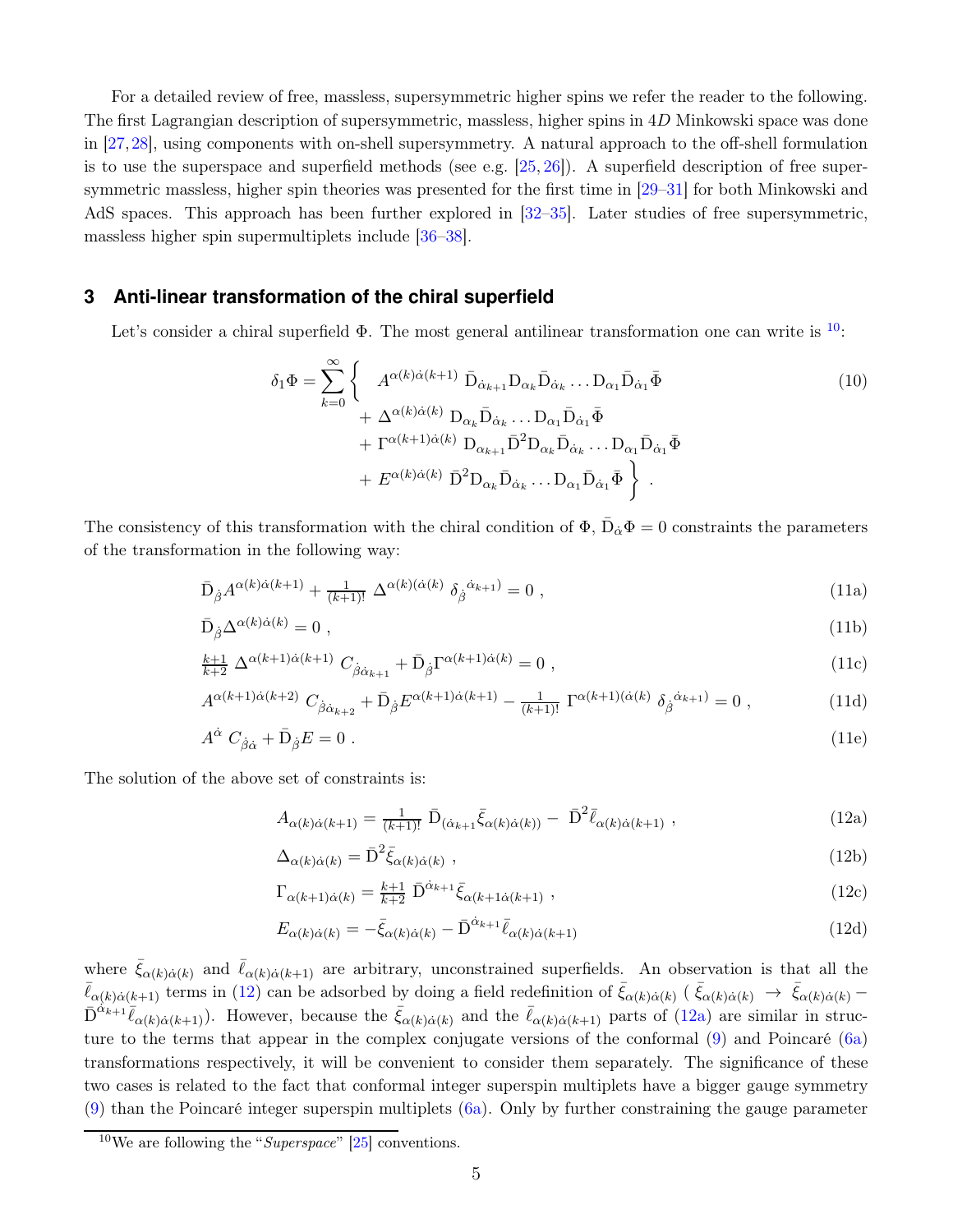$\Xi_{\alpha(s-1)\dot{\alpha}(s-1)}$  of the conformal case down to  $\Xi_{\alpha(s-1)\dot{\alpha}(s-1)} = D^{\alpha_s}L_{\alpha(s-1)\dot{\alpha}(s-1)}$  one can introduce an appropriate compensating superfield that will break the conformal symmetry to its Poincaré subgroup. It is interesting that this mismatch between the corresponding gauge transformations of conformal and Poincaré higher superspin multiplets appears only for the integer superspin values. In [\[39\]](#page-14-11) it was demonstrated that for the matter gravitino supermultiplet  $[Y = 1]$  (3/2, 1) one can relax the Poincaré gauge transformation to match the conformal one, by adding another compensating superfield with an algebraic (no derivatives) transformation law. Recently [\[20\]](#page-13-6) this mechanism was applied to higher integer superspin supermultiplets. However, this description is non-economical (requires more superfields than it is necessary) and one can always use the algebraic nature of the transformation of the additional compensator in order to remove it. Hence, we will work using the (6) description where the transformations of the conformal and Poincaré supermultiplets differ. For the half-integer superspin multiplets the corresponding gauge transformations between conformal and Poincaré cases are identical. This is can also be seen as the reason why the equivalent analysis for the cubic interaction of the chiral with the half-integer superspin multiplets [\[18,](#page-13-0) [21\]](#page-13-1) gave a unigue class of consistent transformations for the chiral superfield.

The most encouraging observation is the similarity between the structure of the gauge parameters that parametrize the transformation of the chiral superfield and the gauge transformations of the conformal or Poincaré integer superspin supermultiplets. This is a hint that indeed we can find cubic interactions of the chiral superfield with the integer superspins.

Therefore, based on the above results we will consider the following two classes of chiral transformations:

<span id="page-5-0"></span>1. 
$$
\delta_1 \Phi = \sum_{k=0}^{\infty} \left\{ \frac{1}{(k+1)!} \bar{D}^{(\dot{\alpha}_{k+1}} \bar{\xi}^{\alpha(k)\dot{\alpha}(k))} \bar{D}_{\dot{\alpha}_{k+1}} D_{\alpha_k} \bar{D}_{\dot{\alpha}_k} \dots D_{\alpha_1} \bar{D}_{\dot{\alpha}_1} \bar{\Phi} \right\}
$$
(13a)  
+ 
$$
\bar{D}^2 \bar{\xi}^{\alpha(k)\dot{\alpha}(k)} D_{\alpha_k} \bar{D}_{\dot{\alpha}_k} \dots D_{\alpha_1} \bar{D}_{\dot{\alpha}_1} \bar{\Phi} \n- \frac{k+1}{k+2} \bar{D}_{\dot{\alpha}_{k+1}} \bar{\xi}^{\alpha(k+1\dot{\alpha}(k+1)} D_{\alpha_{k+1}} \bar{D}^2 D_{\alpha_k} \bar{D}_{\dot{\alpha}_k} \dots D_{\alpha_1} \bar{D}_{\dot{\alpha}_1} \bar{\Phi} \n- \bar{\xi}^{\alpha(k)\dot{\alpha}(k)} \bar{D}^2 D_{\alpha_k} \bar{D}_{\dot{\alpha}_k} \dots D_{\alpha_1} \bar{D}_{\dot{\alpha}_1} \bar{\Phi} \n2. 
$$
\delta_1 \Phi = \sum_{k=0}^{\infty} \left\{ \bar{D}^2 \bar{\ell}^{\alpha(k)\dot{\alpha}(k+1)} \bar{D}_{\dot{\alpha}_{k+1}} D_{\alpha_k} \bar{D}_{\dot{\alpha}_k} \dots D_{\alpha_1} \bar{D}_{\dot{\alpha}_1} \bar{\Phi} \right\}
$$
(13b)  
+ 
$$
\bar{D}_{\dot{\alpha}_{k+1}} \bar{\ell}^{\alpha(k)\dot{\alpha}(k+1)} \bar{D}^2 D_{\alpha_k} \bar{D}_{\dot{\alpha}_k} \dots D_{\alpha_1} \bar{D}_{\dot{\alpha}_1} \bar{\Phi} \right\}
$$
$$

We will demonstrate that the first will generate the conformal integer superspin supercurrents and the corresponding interactions with the conformal integer superspin supermultiplets, whereas the second will lead to the Poincaré integer superspin supercurrents and the interactions of matter with Poincaré integer superspin supermultiplets.

## **4 Conformal integer superspin supercurrents for free massless chiral**

Let's consider the case of a single, free, massless chiral superfield

<span id="page-5-2"></span><span id="page-5-1"></span>
$$
S_0 = \int d^8 z \ \bar{\Phi} \Phi \ . \tag{14}
$$

Using (13) and the action above, we can follow the steps of Noether's method, in order to find the corresponding conserved supercurrents. These type of calculations are done on-shell (modulo terms which depend on the equations of motion) where the conservation of the (super)current is revealed. In this case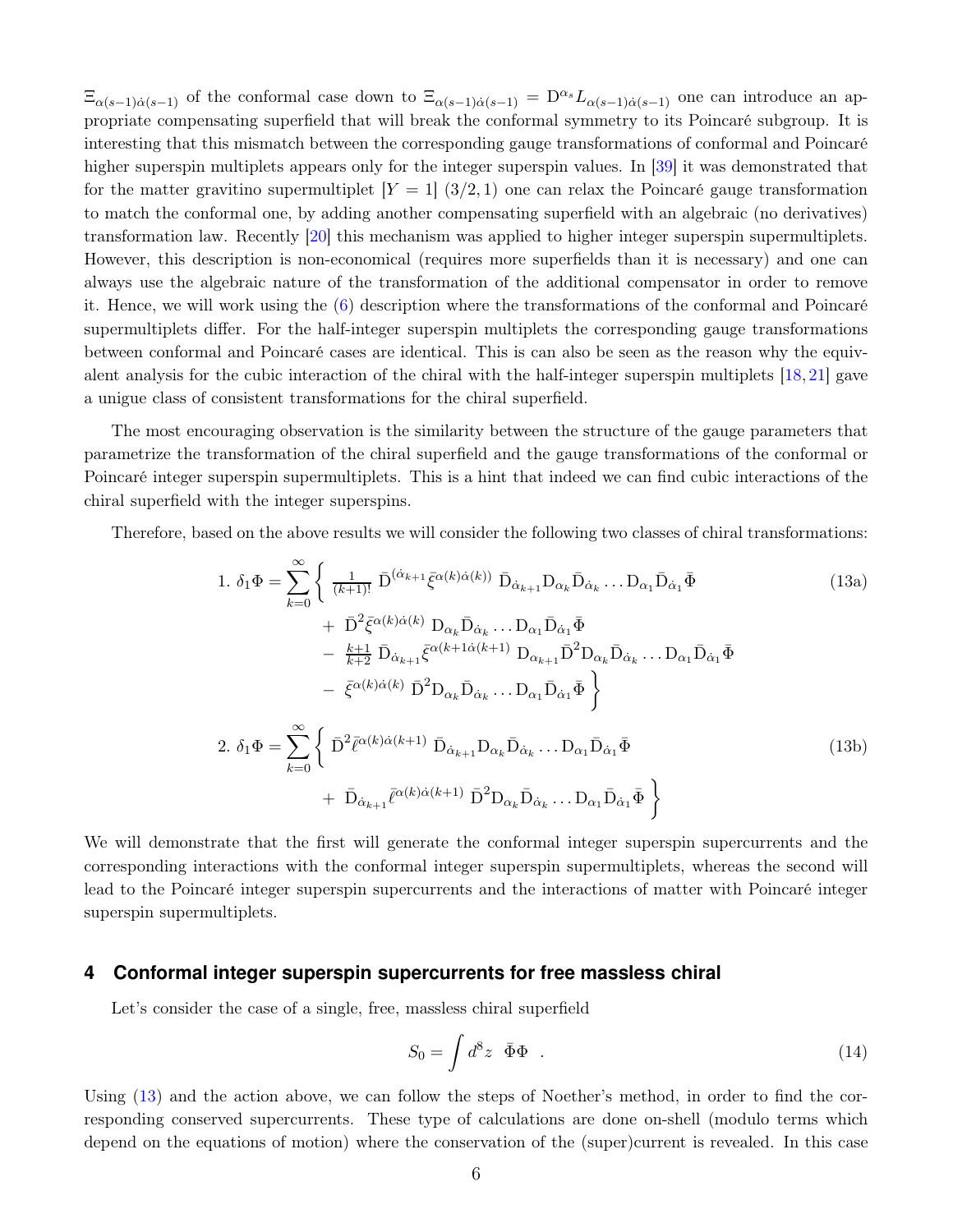the equation of motion takes the form  $\bar{D}^2 \bar{\Phi} = 0$ , hence in the variation of the action we can ignore terms that depend on  $\bar{D}^2\bar{\Phi}$ . Notice that our transformations (13) have a few terms of these type, hence their contribution to the variation of the action can be immediately ignored. The same conclusion can be reached by a different argument which is based on the distinction of the various terms that appear in (13) into two classes. The first one is the class of terms that will generate non-trivial effects. The second one is the class of terms that have trivial contributions which can be absorbed by appropriate field redefinitions. The parts of transformations (13) that depend on  $\bar{\mathrm{D}}^2 \bar{\Phi}$  fall into the second class. As an example, consider the  $k = 0$ part of (13)  $\left(-\bar{\xi}+\bar{D}_{\dot{\alpha}}\bar{\ell}^{\dot{\alpha}}\right)\bar{D}^{2}\bar{\Phi}$  and calculate its effect in the transformed action<sup>[11](#page-6-0)</sup>:

$$
S_0 = \int \bar{\Phi} \Phi + g \int \left[ \bar{\Phi} \left( -\bar{\xi} + \bar{D}_{\dot{\alpha}} \bar{\ell}^{\dot{\alpha}} \right) \bar{D}^2 \bar{\Phi} + c.c. \right] .
$$

By doing an integration by part this can be written in the following form

<span id="page-6-1"></span>
$$
S_0 = \int \bar{\Phi}\Phi + g \int \left[ \bar{D}^2 \left\{ \bar{\Phi} \left( -\bar{\xi} + \bar{D}_{\dot{\alpha}} \bar{\ell}^{\dot{\alpha}} \right) \right\} \bar{\Phi} + c.c. \right]
$$

hence, one can do the following redefinition  $\Phi \to \Phi - g\bar{D}^2 \left[\bar{\Phi}(-\bar{\xi} + \bar{D}_{\dot{\alpha}}\bar{\ell}^{\dot{\alpha}})\right]$  and completely absorb the second term, up to order g. Similar arguments holds for all terms of  $(13)$  that depend on  $\bar{\mathrm{D}}^2\bar{\Phi}$ . Their effect in the variation of the action can be counteracted (up to order g) by redefinitions of the type  $\Phi \rightarrow$  $\Phi - g \bar{D}^2 \left\{ \bar{\Phi} \sum_{k=0}^{\infty} [\partial^{(k)} F_{\alpha(k)\dot{\alpha}(k)} + D^{\alpha_{k+1}} \partial^{(k)} G_{\alpha(k+1)\alpha(k)}] \right\}$  for arbitrary superfields  $F_{\alpha(k)\dot{\alpha}(k)}$  and  $G_{\alpha(k+1)\dot{\alpha}(k)}$ . These terms are precisely the terms that are dropped by following the "on-shell" approach, so the two arguments are in complete agreement. With that in mind, we use  $(13a)$  to calculate the variation of  $S_0$  to be:

$$
\delta_g S_0 = g \sum_{k=0}^{\infty} \int \left[ \frac{1}{(k+1)!} \mathcal{D}^{(\alpha_{k+1}} \xi^{\alpha(k)}) \dot{\alpha}(k) \left\{ (-i)^k \Phi \partial^{(k)} \mathcal{D} \Phi \right\} \right] + \mathcal{D}^2 \xi^{\alpha(k)} \dot{\alpha}(k) \left\{ (-i)^k \Phi \partial^{(k)} \Phi \right\} \right] + c.c. (15)
$$

The quantities inside the curly brackets are not uniquely defined because one can consider improvement terms  $A_{\alpha(k+1)\dot{\alpha}(k)}$  and  $B_{\alpha(k)\dot{\alpha}(k)}$  that satisfy:

$$
D^{\alpha_{k+1}} A_{\alpha(k+1)\dot{\alpha}(k)} = D^2 B_{\alpha(k)\dot{\alpha}(k)} \quad \text{(up to terms that depend on e.o.m)}.
$$
 (16)

A general expression for the improvement terms is

$$
A_{\alpha(k+1)\dot{\alpha}(k)} = \frac{k+1}{(k+2)!} \mathcal{D}_{(\alpha_{k+1}\zeta_{\alpha}(k))\dot{\alpha}(k)} + \frac{1}{k!} \bar{\mathcal{D}}_{(\dot{\alpha}_k} \mathcal{D}^2 \kappa_{\alpha(k+1)\dot{\alpha}(k-1))} + X_{\alpha(k+1)\dot{\alpha}(k)}, \qquad (17a)
$$

$$
B_{\alpha(k)\dot{\alpha}(k)} = \zeta_{\alpha(k)\dot{\alpha}(k)} + \frac{1}{k!} \bar{D}_{(\dot{\alpha}_k} D^{\alpha_{k+1}} \kappa_{\alpha(k+1)\dot{\alpha}(k-1))} + Y_{\alpha(k)\dot{\alpha}(k)} \tag{17b}
$$

where  $D^{\alpha_{k+1}}X_{\alpha(k+1)\dot{\alpha}(k)} = 0$  and  $D^2Y_{\alpha(k)\dot{\alpha}(k)} = 0$  modulo terms that depend on  $\bar{D}^2\bar{\Phi}$ . The superfield  $X_{\alpha(k+1)\dot{\alpha}(k)}$ may include terms like  $D^{\alpha_{k+2}}P_{\alpha(k)}^{(1)}$  $p_{\alpha(k+2)\dot{\alpha}(k)}^{(1)}$  or  ${\rm D}^2P_{\alpha(k)}^{(2)}$  $\alpha^{(2)}_{\alpha(k+1)\dot{\alpha}(k)}$  which identically satisfy X's constraint due to the algebra of the covariant spinorial derivatives. However, it is important to state that there can be non-trivial solutions which do not fit into this form. An example of this has been demonstrated in [\[22\]](#page-13-7). A similar statement holds true for superfield  $Y_{\alpha(k)\dot{\alpha}(k)}$ . Therefore, equation [\(15\)](#page-6-1) can be written in the following way

$$
\delta_g S_0 = g \sum_{k=0}^{\infty} \int \left[ \frac{1}{(k+1)!} \mathcal{D}^{(\alpha_{k+1}} \xi^{\alpha(k))\dot{\alpha}(k)} \mathcal{J}_{\alpha(k+1)\dot{\alpha}(k)} + \mathcal{D}^2 \xi^{\alpha(k)\dot{\alpha}(k)} \mathcal{T}_{\alpha(k)\dot{\alpha}(k)} \right] + c.c.
$$
 (18)

where

$$
\mathcal{J}_{\alpha(k+1)\dot{\alpha}(k)} = (-i)^k \Phi \, \partial^{(k)} \mathcal{D} \Phi + \frac{k+1}{(k+2)!} \, \mathcal{D}_{(\alpha_{k+1}} \zeta_{\alpha(k))\dot{\alpha}(k)} + \frac{1}{k!} \bar{\mathcal{D}}_{(\dot{\alpha}_k} \mathcal{D}^2 \kappa_{\alpha(k+1)\dot{\alpha}(k-1))} + X_{\alpha(k+1)\dot{\alpha}(k)} \,, \, (19a)
$$

<span id="page-6-0"></span><sup>&</sup>lt;sup>11</sup>Keeping only terms linear in  $q$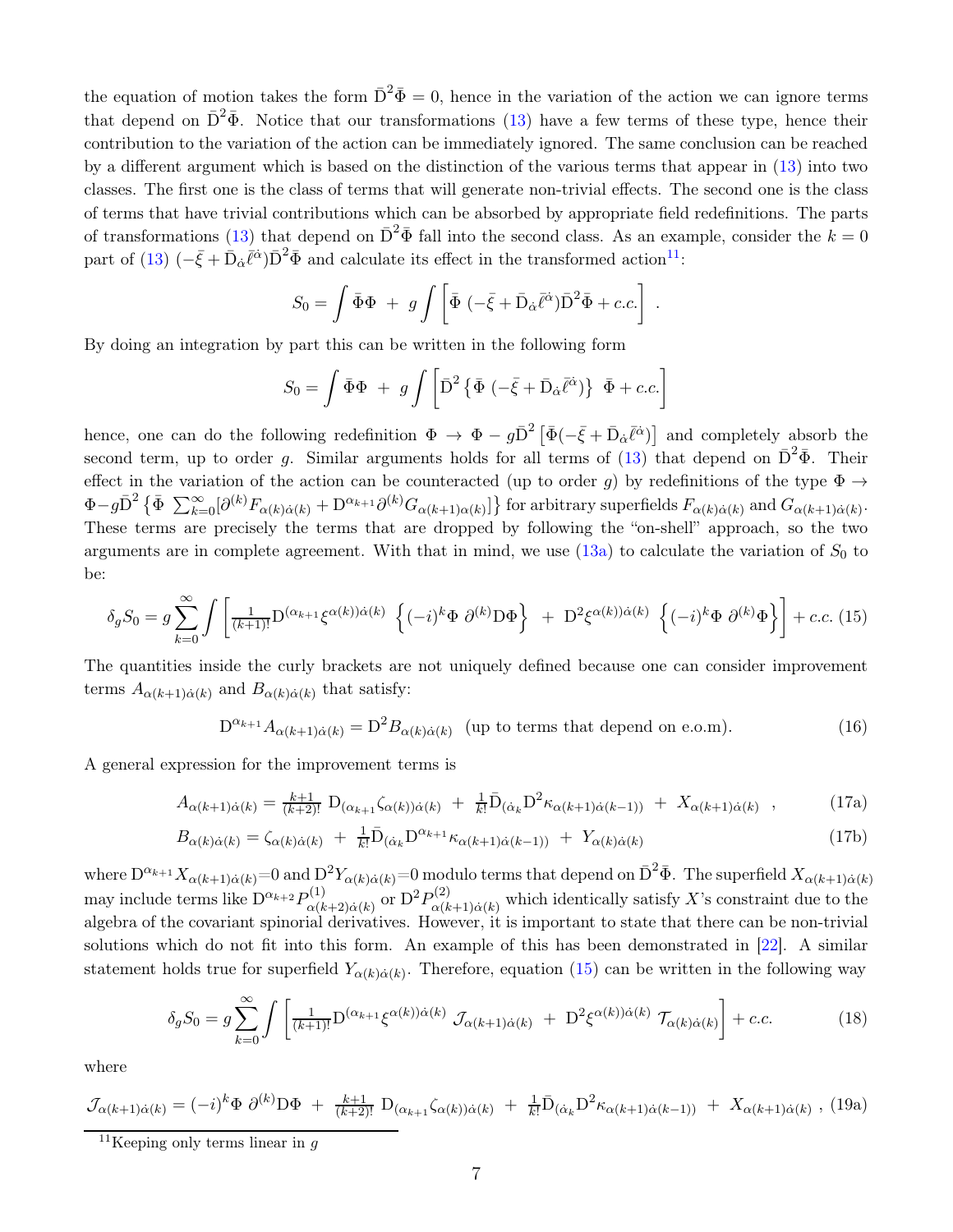$$
\mathcal{T}_{\alpha(k)\dot{\alpha}(k)} = (-i)^k \Phi \partial^{(k)} \Phi + \zeta_{\alpha(k)\dot{\alpha}(k)} + \frac{1}{k!} \bar{D}_{(\dot{\alpha}_k} D^{\alpha_{k+1}} \kappa_{\alpha(k+1)\dot{\alpha}(k-1))} + Y_{\alpha(k)\dot{\alpha}(k)}.
$$
\n(19b)

Exploiting the freedom of the unconstrained  $\zeta_{\alpha(k)\dot{\alpha}(k)}$  improvement term we can select it appropriately such that  $\mathcal{T}_{\alpha(k)\dot{\alpha}(k)}=0$ . With this choice, the variation of  $S_0$  reduces to:

<span id="page-7-1"></span><span id="page-7-0"></span>
$$
\delta_g S_0 = g \sum_{k=0}^{\infty} \int \left[ \frac{1}{(k+1)!} \ D^{(\alpha_{k+1}} \xi^{\alpha(k)}) \dot{\alpha}(k) \ \mathcal{J}_{\alpha(k+1)\dot{\alpha}(k)} \right] + c.c.
$$
 (20)

with

$$
\mathcal{J}_{\alpha(k+1)\dot{\alpha}(k)} = \frac{(-i)^k}{k+2} \Phi \partial^{(k)} \mathcal{D} \Phi - \frac{k+1}{k+2} (-i)^k \mathcal{D} \Phi \partial^{(k)} \Phi + X_{\alpha(k+1)\dot{\alpha}(k)} - \frac{k+1}{(k+2)!} \mathcal{D}_{(\alpha_{k+1}} Y_{\alpha(k))\dot{\alpha}(k)} \tag{21}
$$

$$
+ \frac{1}{k!} \bar{\mathcal{D}}_{(\dot{\alpha}_k} \mathcal{D}^2 \kappa_{\alpha(k+1)\dot{\alpha}(k-1))} - \frac{k+1}{k+2} \frac{1}{(k+1)!k!} \mathcal{D}_{(\alpha_{k+1}} \bar{\mathcal{D}}_{(\dot{\alpha}_k} \mathcal{D}^{\beta} \kappa_{\beta \alpha(k))\dot{\alpha}(k-1))}.
$$

The  $Y_{\alpha(k)\dot{\alpha}(k)}$  and  $\kappa_{\alpha(k+1)\dot{\alpha}(k)}$  terms of [\(21\)](#page-7-0) can be absorbed by appropriate redefinition of  $X_{\alpha(k+1)\dot{\alpha}(k)}$  (they are consistent with  $D^{\alpha_{k+1}} X_{\alpha(k+1)\dot{\alpha}(k)} = 0$ , hence we can simplify the expression for  $\mathcal{J}_{\alpha(k+1)\dot{\alpha}(k)}$ :

<span id="page-7-3"></span>
$$
\mathcal{J}_{\alpha(k+1)\dot{\alpha}(k)} = \frac{(-i)^k}{k+2} \Phi \partial^{(k)} D\Phi - \frac{k+1}{k+2}(-i)^k D\Phi \partial^{(k)} \Phi + X_{\alpha(k+1)\dot{\alpha}(k)}.
$$
 (22)

In order to get consistent interactions with conformal integer superspin supermultiplets  $(\Psi_{\alpha(s)\dot{\alpha}(s-1)})$  we have to consider the full transformation [\(9\)](#page-3-4) and not just a part of it as it appears in [\(20\)](#page-7-1). However we can write<sup>[12](#page-7-2)</sup>

$$
\delta_g S_0 = g \sum_{k=1}^{\infty} \int \left[ \left\{ \frac{1}{(k+1)!} \ D^{(\alpha_{k+1}} \xi^{\alpha(k)}) \dot{\alpha}(k) + \frac{1}{k!} \ \bar{D}^{(\dot{\alpha}_k} \lambda^{\alpha(k+1)\dot{\alpha}(k-1))} \right\} \ \mathcal{J}_{\alpha(k+1)\dot{\alpha}(k)} \right] + c.c. \tag{23}
$$

if and only if  $\mathcal{J}_{\alpha(k+1)\dot{\alpha}(k)}$  has the property  $\bar{D}^{\dot{\alpha}_k}\mathcal{J}_{\alpha(k+1)\dot{\alpha}(k)}=0$ , identically. An encouraging observation towards this direction is that the first term in [\(22\)](#page-7-3) has this property. However, the last two terms of [\(22\)](#page-7-3) do not comply for generic  $X_{\alpha(k+1)\dot{\alpha}(k)}$ . This is reasonable because both these terms originated from the improvement terms consideration and include a lot of freedom. Hence, we must choose the improvement term  $X_{\alpha(k+1)\dot{\alpha}(k)}$  appropriately such that

$$
D^{\alpha_{k+1}} X_{\alpha(k+1)\dot{\alpha}(k)} = 0 \quad (\text{up to } \bar{D}^2 \bar{\Phi} \text{ terms}), \qquad (24a)
$$

$$
\bar{\mathcal{D}}^{\dot{\alpha}_k} \left[ X_{\alpha(k+1)\dot{\alpha}(k)} - \frac{k+1}{k+2} (-i)^k \, \mathcal{D}\Phi \, \partial^{(k)}\Phi \right] = 0 \quad \text{(identically)} \, . \tag{24b}
$$

These two conditions will uniquely fix the improvement term  $X_{\alpha(k+1)\dot{\alpha}(k)}$ . To find the explicit expression of  $X_{\alpha(k+1)\dot{\alpha}(k)}$ , let's consider the ansatz

<span id="page-7-4"></span>
$$
X_{\alpha(k+1)\dot{\alpha}(k)} = \sum_{p=0}^{k} c_p \ \partial^{(p)} \mathcal{D} \Phi \ \partial^{(k-p)} \Phi \tag{25}
$$

Constraints (24) are equivalent to:

$$
c_{k-p} = -\frac{p+1}{k-p+1} c_p , \quad p = 0, 1, ..., k
$$
 (26a)

$$
c_{k-p-1} = \frac{k-p}{p+1} c_p , \quad p = 1, 2, \dots, k-2
$$
 (26b)

$$
c_{k-1} = k \ c_0 - \frac{k(k+1)}{k+2} \ (-i)^k \tag{26c}
$$

<span id="page-7-2"></span><sup>&</sup>lt;sup>12</sup>Notice that we ignored the  $k = 0$  term, because it does not correspond to higher spin supermultiplets  $(k \ge 1)$ but to the matter gravitino supermultiplet. Although the analysis will go through even in that case, for simplicity we will not include it.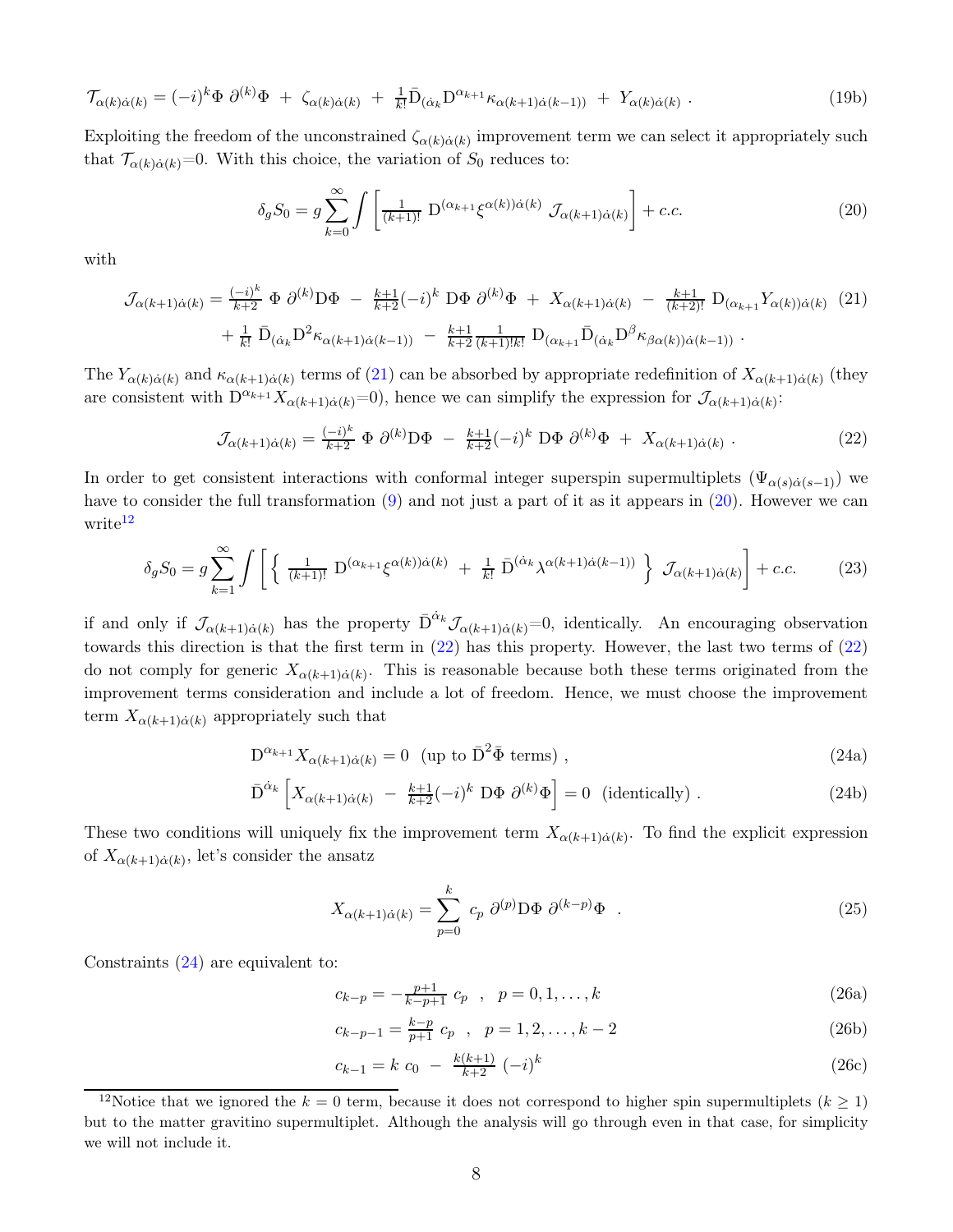It is straightforward to prove that this system of recursive equations has a solution only for odd values of  $k(k = 2l + 1, l = 0, 1, 2, ...)$ 

$$
c_k = c_0 = 0 \tag{27a}
$$

$$
c_p = -\frac{(-i)^k}{k+2} (-1)^p {k \choose p} {k+1 \choose p+1} , \quad p = 1, 2, \dots, k-1 , \quad k = 2l+1 .
$$
 (27b)

To complete the procedure and get an invariant action we must add to the starting action the following cubic interactions term

<span id="page-8-1"></span>
$$
S_I = -g \sum_{l=0}^{\infty} \int \Psi^{\alpha(2l+2)\dot{\alpha}(2l+1)} \mathcal{J}_{\alpha(2l+2)\dot{\alpha}(2l+1)} + c.c.
$$
 (28)

where the superfield  $\Psi_{\alpha(2l+2)\dot{\alpha}(2l+1)}$  has a transformation that is dictated by the curly brackets of [\(23\)](#page-7-4). This transformation is of the same kind as [\(9\)](#page-3-4) and therefore the superfield  $\Psi_{\alpha(2l+2)\dot{\alpha}(2l+1)}$  unambiguously describes the conformal integer superspin  $Y = 2l + 2$   $(l = 0, 1, ...)$  supermultiplet. The cubic interaction term is generated by the integer superspin supercurrent  $\mathcal{J}_{\alpha(2l+2)\dot{\alpha}(2l+1)}$ :

$$
\mathcal{J}_{\alpha(2l+2)\dot{\alpha}(2l+1)} = \frac{i(-1)^l}{2l+3} \sum_{p=0}^{2l+1} (-1)^p \binom{2l+1}{p} \binom{2l+2}{p+1} \partial^{(p)} \mathcal{D} \Phi \partial^{(2l+1-p)} \Phi . \tag{29}
$$

Furthermore, one can check that  $\mathcal{J}_{\alpha(2l+2)\dot{\alpha}(2l+1)}$  satisfies the following conservation equations:

<span id="page-8-4"></span><span id="page-8-0"></span>
$$
D^{\alpha_{2l+2}} \mathcal{J}_{\alpha(2l+2)\dot{\alpha}(2l+1)} = 0 \quad , \quad \bar{D}^{\alpha_{2l+1}} \mathcal{J}_{\alpha(2l+2)\dot{\alpha}(2l+1)} = 0 \quad . \tag{30}
$$

Expression [\(29\)](#page-8-0) matches the Minkowski superspace limit of the AdS integer superspin supercurrents constructed in [\[23\]](#page-13-8). The above supercurrent is bilinear to the chiral superfield which describes free massless fields of spin 0 and 1/2. In [\[40\]](#page-15-0) it was shown that for such composite objects their proper transformation under conformal symmetry is equivalent to the conservation equation conditions and the on-shell equations of motion of its building blocks. Using similar arguments one can confirm that  $\mathcal{J}_{\alpha(2l+2)\dot{\alpha}(2l+1)}$  is a superconformal primary with weights  $(1 + \frac{2l+2}{2}, 1 + \frac{2l+1}{2})$  which are appropriate in order to make the cubic interaction [\(28\)](#page-8-1) superconformally invariant. This may feel unexpected because our starting point, transformations [\(13a\)](#page-5-0), break conformal symmetry because they do not preserve the superconformal primary property of Φ. Nevertheless, the fact that we can find an improvement term that makes the supertrace to vanish and at the same time generate a supercurrent with the appropriate conservation equations is a manifestation of the conformal symmetry of this special case. At the level of the action, the same special improvement terms that canceled the supertrace, recombined the effect of various terms in the transformation in such a way in order to generate cubic interactions that respect conformal symmetry. Obviously, this is not a general feature and highly depends on the properties of the starting action. In this case,  $S_0$ has conformal symmetry, and for that reason we were able to reach the *minimal* supercurrent multiplet<sup>[13](#page-8-2)</sup> which resulted to a higher spin supercurrent which satisfies the correct conservation equations in order to be superconformally primary and thus restoring the conformal symmetry.

#### **5 Poincaré integer superspin supercurrents for free massless chiral**

Now, let's consider the effects of [\(13b\)](#page-5-1) on the single, free, massless chiral action [\(14\)](#page-5-2). We get:

<span id="page-8-3"></span>
$$
\delta_g S_0 = g \sum_{k=0}^{\infty} \int \left[ D^2 \ell^{\alpha(k+1)\dot{\alpha}(k)} \left\{ (-i)^k \Phi \partial^{(k)} D \Phi \right\} \right] + c.c.
$$
 (31)

<span id="page-8-2"></span><sup>&</sup>lt;sup>13</sup>This terminology was introduced in [\[41\]](#page-15-1) and we have used in  $[18,21]$  $[18,21]$  in order to emphasize that these are special cases.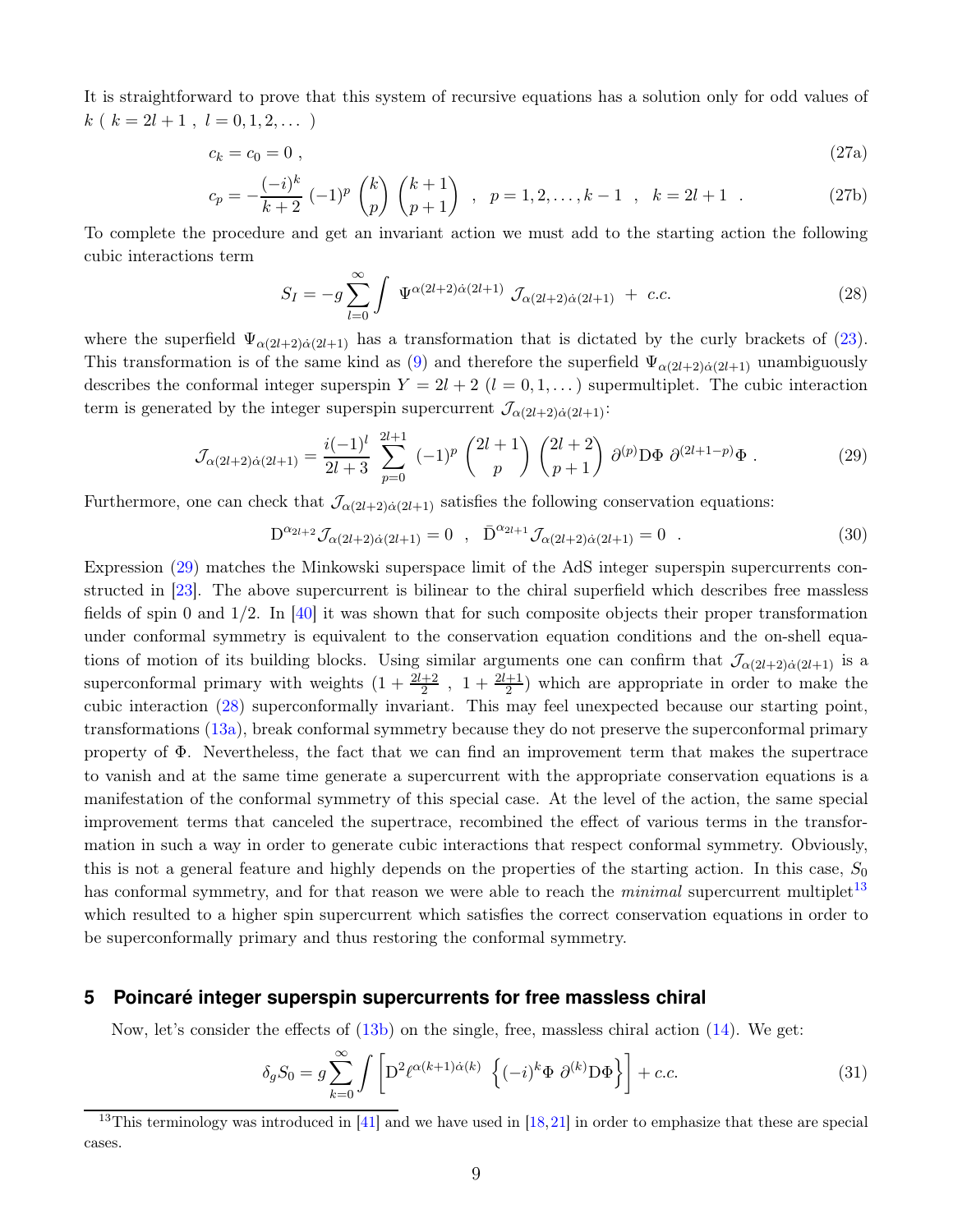As mentioned previously, the term inside the curly bracket has the property  $\bar{D}^{\dot{\alpha}_k} \{(-i)^k \Phi \partial^{(k)} D \Phi\} = 0$ , hence we can rewrite  $(31)$ 

$$
\delta_g S_0 = g \sum_{k=1}^{\infty} \int \left[ \left\{ D^2 \ell^{\alpha(k+1)\dot{\alpha}(k)} + \frac{1}{k!} \bar{D}^{(\dot{\alpha}_k} \lambda^{\alpha(k+1)\dot{\alpha}(k-1))} \right\} \mathcal{J}_{\alpha(k+1)\dot{\alpha}(k)} \right] + c.c.
$$
 (32)

where

<span id="page-9-2"></span><span id="page-9-1"></span>
$$
\mathcal{J}_{\alpha(k+1)\dot{\alpha}(k)} = (-i)^k \Phi \partial^{(k)} \mathcal{D}\Phi . \tag{33}
$$

Following Noether's method we find that this supercurrent generates the following cubic interactions between free massless chiral supermultiplet and the Poincaré integer superspin supermultiplet

$$
S_I = -g \sum_{s=2}^{\infty} \int \Psi^{\alpha(s)\dot{\alpha}(s-1)} \mathcal{J}_{\alpha(s)\dot{\alpha}(s-1)} + c.c.
$$
 (34)

In contrast with the previous conformal case, the supercurrent (and the cubic interaction) is defined for every positive integer s and not just for the even values. Furthermore, one can prove that  $\mathcal{J}_{\alpha(s)\dot{\alpha}(s-1)}$  satisfy the following conservation equations:

<span id="page-9-3"></span>
$$
D^2 \mathcal{J}_{\alpha(s)\dot{\alpha}(s-1)} = 0 \quad , \quad \bar{D}^{\dot{\alpha}_{s-1}} \mathcal{J}_{\alpha(s)\dot{\alpha}(s-1)} = 0 \tag{35}
$$

and crucially  $D^{\alpha_s} \mathcal{J}_{\alpha(s)\dot{\alpha}(s-1)} \neq 0$ , thus it can not be a primary superfield and it is not related with conformal supercurrent.

## **6 Integer superspin supercurrent multiplet beyond free, massless, chiral**

In [\[22\]](#page-13-7) we investigated the construction of half-integer superspin supercurrent multiplet for a general class of non-linear sigma models of a single chiral superfields, parametrized by an arbitrary Kähler potential  $\mathcal{K}(\Phi,\bar{\Phi})$  and a chiral superpotential  $\mathcal{W}(\Phi)$ . The result was that besides the free, massless case, the arbitrary half-integer superspin supercurrent multiplets exist only for  $\mathcal{K}(\Phi, \bar{\Phi}) = \bar{\Phi}\Phi$  with  $\mathcal{W}(\Phi) = f\Phi$  or  $\mathcal{W}(\Phi) =$  $m\Phi^2$ , which is consistent with the expectations coming from [\[43–](#page-15-2)[45\]](#page-15-3). Therefore, it will be interesting to investigate the existence of arbitrary integer superspin supercurrents for the cases of a free chiral with a linear superpotential or a free massive chiral superfield.

In both cases there is a dimension-full parameter, therefore only the super-Poincaré higher spin supermultiplet is relevant. The general cubic interaction of the chiral with the Poincaré integer superspin supermultiplet  $Y = s(6)$  has the form

$$
S_I = \int d^8 z \left[ \Psi^{\alpha(s)\dot{\alpha}(s-1)} \mathcal{J}_{\alpha(s)\dot{\alpha}(s-1)} + \frac{1}{2} V^{\alpha(s-1)\dot{\alpha}(s-1)} \mathcal{T}_{\alpha(s-1)\dot{\alpha}(s-1)} \right] + c.c.
$$
 (36)

where  $\mathcal{J}_{\alpha(s)\dot{\alpha}(s-1)}$  is the arbitrary integer superspin supercurrent and  $\mathcal{T}_{\alpha(s-1)\dot{\alpha}(s-1)}$  is the arbitrary integer superspin supertrace  $^{14}$  $^{14}$  $^{14}$ . Due to the gauge symmetries (6) the supercurrent and the supertrace have to respect the following:

$$
D^2 \mathcal{J}_{\alpha(s)\dot{\alpha}(s-1)} = \frac{1}{s!} D_{(\alpha_s} \mathcal{T}_{\alpha(s-1))\dot{\alpha}(s-1)}, \qquad (37a)
$$

$$
\bar{\mathbf{D}}^{\dot{\alpha}_{s-1}} \mathcal{J}_{\alpha(s)\dot{\alpha}(s-1)} = 0 \tag{37b}
$$

<span id="page-9-0"></span><sup>&</sup>lt;sup>14</sup>The term supertrace originates from the cubic interaction of matter supermultiplets with the compensator of Poincaré supergravity (see [\[26\]](#page-14-2)). We have been using the same terminology for the higher spin version of this type of interactions, meaning the interactions with the compensator of the Poincaré half-integer superspin supermultiplet. For the case of integer superspin supermultiplets, we will continue to use it in the same spirit. The supertrace generates the cubic interactions with the compensator of the Poincaré integer superspin supermultiplet.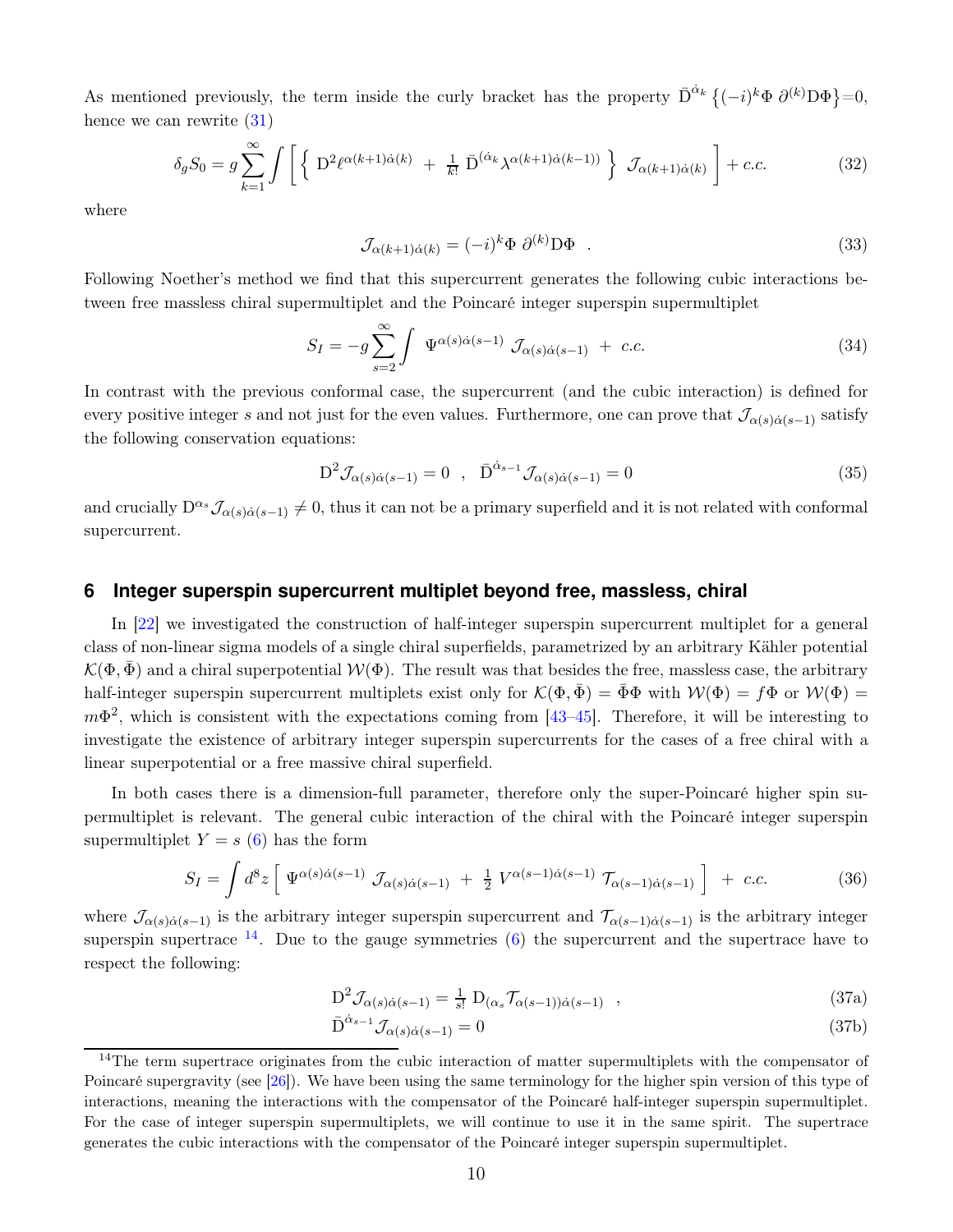where  $\mathcal{T}_{\alpha(s-1)\dot{\alpha}(s-1)}$  is real. In previous section, we demonstrated that for the free, massless chiral case the supertrace vanishes. However if we go beyond that, it is reasonable to expect corrections proportional to the dimension-full parameter that controls the added terms.

#### *6.1 Free chiral with linear superpotential*

Let's consider the addition of a linear superpotential term in  $(14)$  controlled by a complex parameter f:

$$
S_0 = \int d^8 z \; \bar{\Phi} \Phi + f \int d^6 z \Phi + f^* \int d^6 \bar{z} \bar{\Phi} \; . \tag{38}
$$

It is straightforward to show that in this case the supercurrent and supertrace are:

$$
\mathcal{J}_{\alpha(s)\dot{\alpha}(s-1)} = (-i)^{(s-1)} \Phi \partial^{(s-1)} D\Phi , \qquad (39a)
$$

$$
\mathcal{T}_{\alpha(s-1)\dot{\alpha}(s-1)} = (-i)^{(s-1)} f^* \partial^{(s-1)} \Phi + (i)^{(s-1)} f \partial^{(s-1)} \bar{\Phi}.
$$
\n(39b)

The supercurrent does not acquire any modifications and remains the same as in the massless case [\(33\)](#page-9-1). The supercurrent and supertrace can be defined for any  $(s \geq 2)$  value of the integer s.

#### *6.2 Free massive chiral*

Let's consider the addition of a mass term in  $(14)$ 

$$
S_0 = \int d^8 z \; \bar{\Phi}\Phi \; + \; m \; \int d^6 z \Phi^2 \; + \; m \; \int d^6 \bar{z} \bar{\Phi}^2 \tag{40}
$$

with a real mass parameter m. In this case one can show that the integer superspin supercurrent and supertrace exist only for even values of  $s$  ( $s = 2, 4, 6, \ldots$ ) and they are:

$$
\mathcal{J}_{\alpha(2l+2)\dot{\alpha}(2l+1)} = (-1)^{(l+1)} i \Phi \partial^{(2l+1)} \mathcal{D} \Phi , \qquad (41a)
$$

$$
\mathcal{T}_{\alpha(2l+1)\dot{\alpha}(2l+1)} = (-1)^{(l+1)} i \, m \, \bar{\Phi} \, \partial^{(2l+1)} \Phi - (-1)^{(l+1)} i \, m \, \Phi \, \partial^{(2l+1)} \bar{\Phi} \quad . \tag{41b}
$$

### **7 Summary and discussion**

In recent work [\[18,](#page-13-0) [21\]](#page-13-1) it has been shown that *linear*, higher spin transformations of matter superfields (such as the chiral or the complex linear) exist and are responsible for generating (by following Noether's procedure) consistent cubic interactions between matter multiplets and half integer superspin  $(Y = s + 1/2)$ supermultiplets in terms of half-integer superspin supercurrents. Following this method we were able to reproduce known supercurrents for a massless chiral and find new half-integer superspin supercurrents for a massive chiral. An interesting feature of these new supercurrents was the presence of a selection rule, meaning they can be defined only for odd values of the parameter  $s$  ( $s = 2l + 1$ ). These results were later reproduced in [\[19\]](#page-13-9) following a different approach.

In this work we prove the existence of *antilinear*, higher spin transformations of the chiral superfield which via Noether's method generate consistent cubic interactions between the chiral and the *integer su*perspin  $(Y = s)$  supermultiplets. This is a very interesting feature because antilinear transformations do not appear frequently in physics. For linear transformations we have the intuition of linearized superdiffeomorphisms that give rise to the cubic interactions of the theory to supergravity. However, we do not know an analogue example for antilinear transformations. Using them, we were able to generate new integer superspin supercurrents for the massless chiral and extend them to the case of massive chiral and to the case of a linear superpotential. For some of these theories various selection rules emerge as well.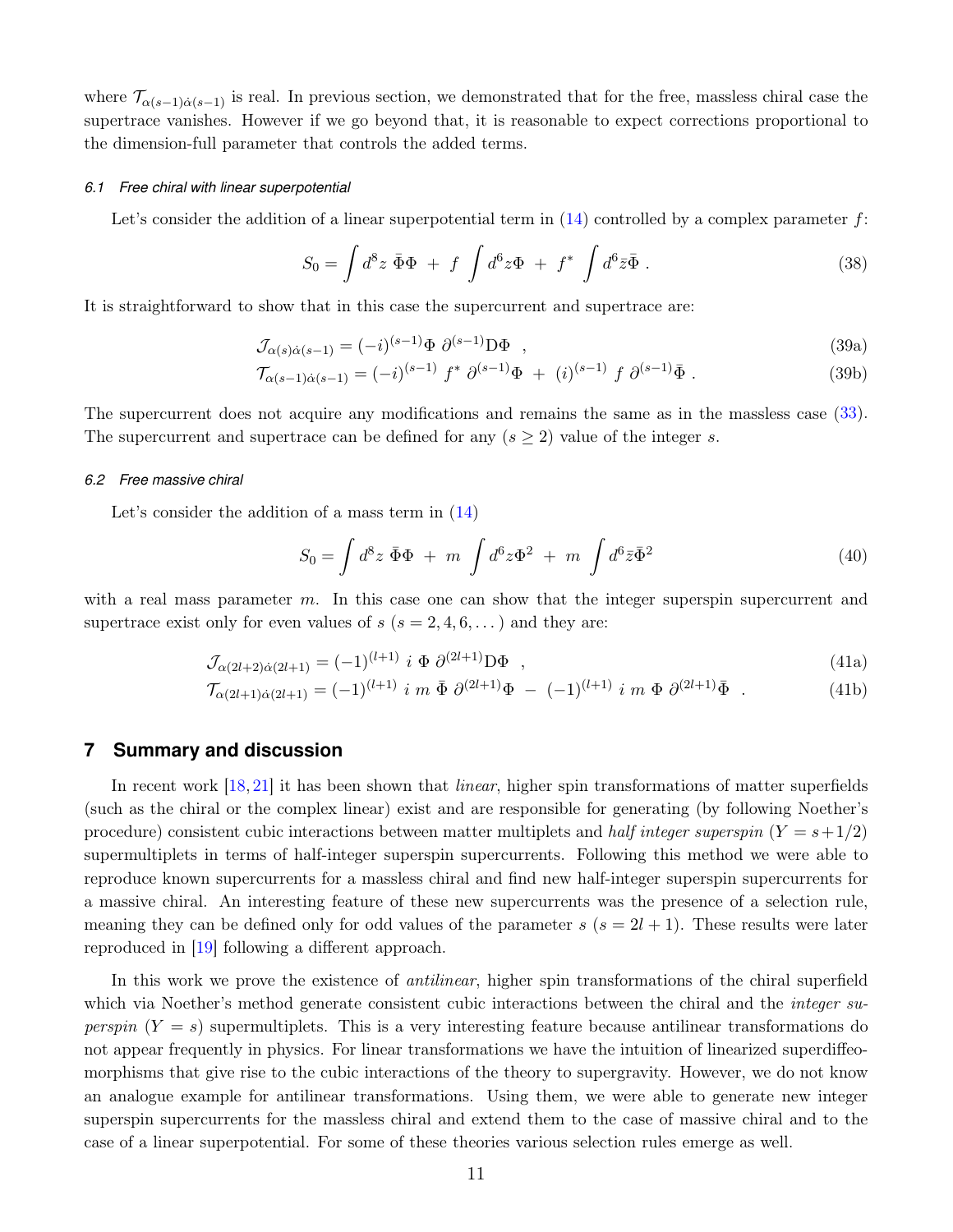In detail, the work and results found in this paper are the following. We considered the most general, non-trivial, antilinear transformation of a chiral superfield which is consistent with the chiral constraint. In this case non-trivial means that we can not absorb the transformation by superfield redefinitions. For example, terms of the transformation that depend on the equations of motion (vanish on-shell) once they are introduced in the variation of the action can be ignored because they can be removed by trivial superfield redefinitions. This is equivalent with the usual argument of imposing the on-shell condition when we calculate the supercurrent. It is important to realize that such terms are necessary in order for the transformations to be chiral but once they are used in order to calculate the variation of the action, they correspond to trivial redefinitions and do not contribute to the generation of non-trivial interactions. Thus they can be ignored from the very beginning. In this way we find two classes  $[(13a)$  $[(13a)$  and  $(13b)]$  of effective transformations of this type. Considering the effects of such transformations on the free massless chiral action we find:

- i. Transformation  $(13a)$  leads to the construction of cubic interactions  $(28)$  with the conformal integer superspin supermultiplet  $Y = s$  but only for even values of  $s$   $(s = 2, 4, \dots = 2l + 2)$ . The interactions are generated by the integer superspin supercurrent  $\mathcal{J}_{\alpha(2l+2)\dot{\alpha}(2l+1)}$  given by [\(29\)](#page-8-0), which satisfies conservation equations [\(30\)](#page-8-4). This result is consistent with the flat spacetime limit of the results in [\[23\]](#page-13-8) where the AdS conformal integer superspin supercurrent was constructed by solving the conservation equation.
- ii. Transformation [\(13b\)](#page-5-1) leads to the construction of cubic interactions  $(34)$  with the Poincaré integer superspin supermultiplet  $Y = s$  for all values of s. The interactions are generated by the supercurrent  $\mathcal{J}_{\alpha(s)\dot{\alpha}(s-1)}$  given by [\(33\)](#page-9-1) which satisfies the Poincaré conservation equations [\(35\)](#page-9-3) but not the conformal conservation equations. This is a new supercurrent.

Next, we considered matter theories beyond the simple free massless theory. However based on [\[43](#page-15-2)[–45,](#page-15-3) [22\]](#page-13-7) the most general theory we can consider for the construction of higher spin supercurrents is the free, massless theory with the addition of a superpotential with linear and quadratic terms. Due to the presence of dimension-full parameters that control these additional terms, we consider only the extention of the massless Poincaré supercurrent. The approach here is to add all possible corrections to the previous Poincaré result and demand the conservation equations (37) on-shell. The results we found are the following new supercurrents:

- iii. For a free chiral superfield with a linear superpotential, we can construct cubic interactions with the Poincare integer superspin supermultiplet  $Y = s$  for all values of s. The interactions are generated by a supercurrent  $\mathcal{J}_{\alpha(s)\dot{\alpha}(s-1)}$  and a supertrace  $\mathcal{T}_{\alpha(s-1)\dot{\alpha}(s-1)}$  given by (39) with conservation equations (37).
- $iv.$  For a free, massive chiral we find cubic interactions with the Poincaré integer superspin supermultiplet  $Y = s$ , but only for even values of  $s$   $(s = 2, 4, \dots = 2l + 2)$ . The supercurrent and supertrace that generate the interaction are given by (41).

In this work, we considered chiral superfields to represent the matter supermultiplets. However, similar constructions can be done for complex linear superfields as is demonstrated in [\[21\]](#page-13-1). The fastest and easiest method to extract the corresponding supercurrent multiplets for a complex linear superfield is to use the chiral - complex linear duality. Starting from the supercurrents for the chiral and performing the duality one can get the supercurrents for the complex linear as well as the relative coupling constant which relates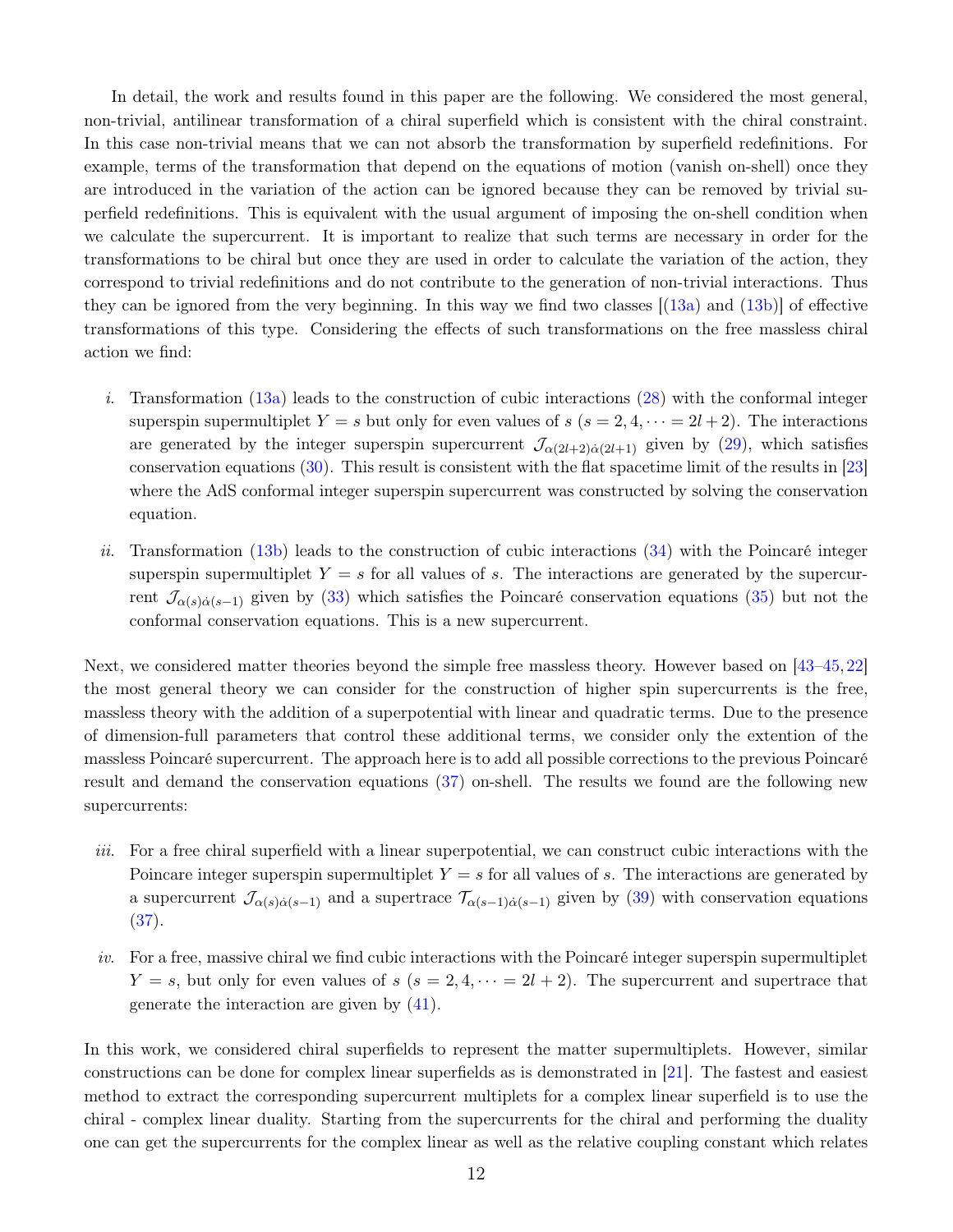the *charge* of these two matter multiplets for the interaction with higher superspins (see [\[21\]](#page-13-1)). Additionally, it will be useful to comment that for any of the above higher spin supercurrent multiplets, one can project the corresponding superspace conservation equations to components in order to find the usual spacetime conservation equations and the corresponding higher spin current multiplets. This has been illustrated in detail in  $[18, 21]$  $[18, 21]$ .

Recently, the results of [\[18,](#page-13-0) [21\]](#page-13-1) have been criticized in [\[23\]](#page-13-8) as incomplete. For this reason we feel the need to clarify the results obtained in [\[18,](#page-13-0) [21\]](#page-13-1) in connection with the results obtained here. In [\[18,](#page-13-0) [21\]](#page-13-1) we considered only consistent, linear transformations of the matter supermultiplets and proved (via Noether's method) that they generate cubic interactions only with half-integer superspin supermultiplets. On the other hand, in [\[23\]](#page-13-8), using a different method (solving the superspace conservation equations) various AdS cubic interactions have been constructed for both integer and half-integer superspin supermultiplets. The authors concluded that the results regarding integer superspin interactions have been overlooked in [\[18,](#page-13-0)[21\]](#page-13-1). We communicated the context of our work to the authors and we informed them that the interactions with the integer superspin supermultiplets will originate from a consideration of antilinear transformations, as demonstrated in this work. An updated version of [\[23\]](#page-13-8), included this argument and an indicative expression of such antilinear transformations was added.

#### Acknowledgments

The authors acknowledge S. M. Kuzenko for the constructive criticism. The research of I. L. B. was supported in parts by Russian Ministry of Education and Science, project No. 3.1386.2017. He is also grateful to RFBR grant, project No. 18-02-00153 for partial support. The research of S. J. G. and K. K. is supported by the endowment of the Ford Foundation Professorship of Physics at Brown University. Also this work was partially supported by the U.S. National Science Foundation grant PHY-1315155.

## <span id="page-12-0"></span>**References**

- [1] F. A. Berends, G. J. H. Burgers and H. van Dam, "Explicit Construction of Conserved Currents for Massless Fields of Arbitrary Spin", [Nucl. Phys.](https://doi.org/10.1016/0550-3213(86)90325-1) B 271 (1986) 429.
- [2] D. Anselmi, "Higher spin current multiplets in operator product expansions", [Class. Quant. Grav.](https://doi.org/10.1088/0264-9381/17/6/305) 17 (2000) 1383 [\[hep-th/9906167\].](http://arxiv.org/abs/hep-th/9906167)
- [3] M. A. Vasiliev, "Higher spin gauge theories: Star-product and AdS space" in M. Shifman ed., The many faces of the superworld [\(World Scientific, 2000\)](https://www.worldscientific.com/doi/abs/10.1142/9789812793850_0030) [[arXiv:hep-th/9910096](https://arxiv.org/abs/hep-th/9910096)].
- [4] S. E. Konstein, M. A. Vasiliev and V. N. Zaikin, "Conformal higher spin currents in any dimension and  $AdS/CFT$  correspondence", JHEP 0012 [\(2000\) 018](https://doi.org/10.1088/1126-6708/2000/12/018)  $|arXiv:hep-th/0010239|$  $|arXiv:hep-th/0010239|$  $|arXiv:hep-th/0010239|$ .
- [5] O. A. Gelfond, E. D. Skvortsov and M. A. Vasiliev, "Higher spin conformal currents in Minkowski space", [Theor. Math. Phys.](https://doi.org/10.1007/s11232-008-0027-6) 154 (2008) 294 [[arXiv:hep-th/0601106](http://arxiv.org/abs/hep-th/0601106)].
- [6] X. Bekaert, E. Joung and J. Mourad, "On higher spin interactions with matter", JHEP 0905 [\(2009\) 126 \[arXiv:0903.3338 \[hep-th\]\].](https://doi.org/10.1088/1126-6708/2009/05/126)
- [7] X. Bekaert, E. Meunier, "Higher spin interactions with scalar matter on a constant curvature spacetimes: conserved current and cubic coupling generating functions", JHEP 1011 [\(2010\) 116](https://doi.org/10.1007/JHEP11(2010)116) **[arXiv:1007.3338](http://arxiv.org/abs/arXiv:1007.4384)**.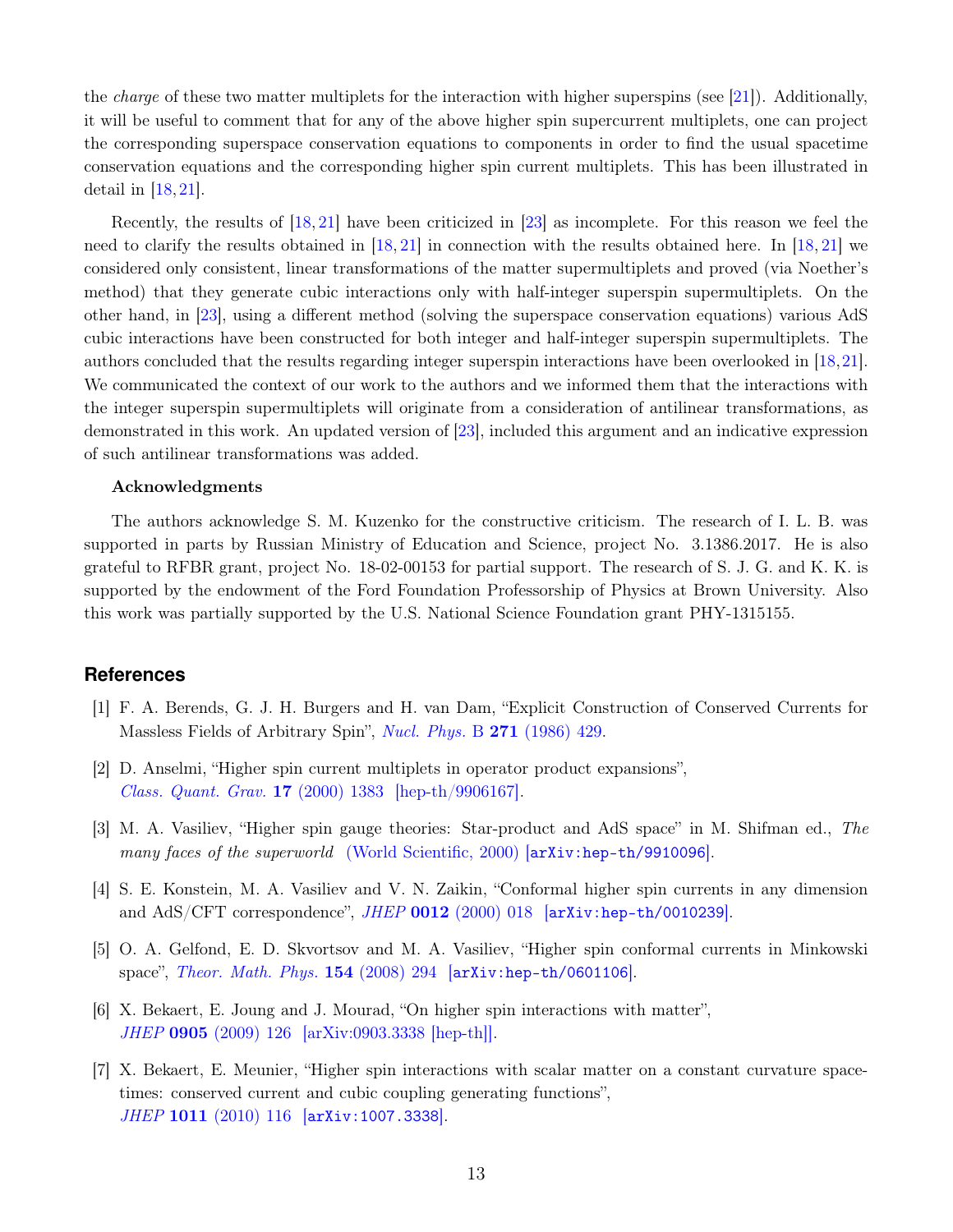- [8] X. Bekaert, E. Joung and J. Mourad, "Effective action in a higher spin background", JHEP 1102 [\(2011\) 048](https://doi.org/10.1007/JHEP02(2011)048) [[arXiv:1012.2103](http://arxiv.org/abs/arXiv:1012.2103)].
- <span id="page-13-2"></span>[9] C. Sleight and M. Taronna, "Higher Spin Interactions from Conformal Field Theory: The Complete Cubic Couplings," Phys. Rev. Lett. 116 [\(2016\) no.18, 181602](https://doi.org/10.1103/PhysRevLett.116.181602) [\[arXiv:1603.00022 \[hep-th\]\].](http://arxiv.org/abs/arXiv:1603.00022)
- <span id="page-13-3"></span>[10] O. A. Gelfond and M. A. Vasiliev, "Current Interactions from the One-Form Sector of Nonlinear Higher-Spin Equations," [Nucl. Phys.](https://doi.org/10.1016/j.nuclphysb.2018.04.017) B 931 (2018) 383 [\[arXiv:1706.03718 \[hep-th\]\].](http://arxiv.org/abs/arXiv:1706.03718)
- [11] E. S. Fradkin and R. R. Metsaev, "A Cubic interaction of totally symmetric massless representations of the Lorentz group in arbitrary dimensions," [Class. Quant. Grav.](https://doi.org/10.1088/0264-9381/8/4/004) 8 (1991) L89–L94.
- [12] R. R. Metsaev, "Note on the cubic interaction of massless representations of the Poincare group in D  $= 5$  space-time," *[Class. Quant. Grav.](https://doi.org/10.1088/0264-9381/10/3/002)* **10** (1993) L39–L42.
- [13] R. R. Metsaev, "Cubic interaction vertices of totally symmetric and mixed symmetry massless representations of the Poincare group in  $D = 6$  space-time," *Phys. Lett.* **B309** [\(1993\) 39–44.](http://dx.doi.org/10.1016/0370-2693(93)91500-M)
- [14] R. R. Metsaev, "Generating function for cubic interaction vertices of higher spin fields in any dimension," Mod. Phys. Lett. A8 [\(1993\) 2413–2426.](http://dx.doi.org/10.1142/S0217732393003706)
- <span id="page-13-4"></span>[15] R. R. Metsaev, "Cubic interaction vertices for massive and massless higher spin fields," Nucl. Phys. B759 [\(2006\) 147–201,](http://dx.doi.org/10.1016/j.nuclphysb.2006.10.002) [arXiv:hep-th/0512342](http://arxiv.org/abs/hep-th/0512342).
- <span id="page-13-5"></span>[16] R. R. Metsaev, "Cubic interaction vertices for fermionic and bosonic arbitrary spin fields," [Nucl. Phys. B](https://doi.org/10.1016/j.nuclphysb.2012.01.022) 859 (2012) 13 [\[arXiv:0712.3526 \[hep-th\]\].](http://arxiv.org/abs/arXiv:0712.3526)
- <span id="page-13-0"></span>[17] S. M. Kuzenko, R. Manvelyan and S. Theisen, "Off-shell superconformal higher spin multiplets in four dimensions," JHEP 1707 [\(2017\) 034](https://doi.org/10.1007/JHEP07(2017)034) [\[arXiv:1701.00682 \[hep-th\]\].](http://arxiv.org/abs/arXiv:1701.00682)
- [18] I. L. Buchbinder, S. J. Gates, Jr. and K. Koutrolikos, "Higher Spin Superfield interactions with the Chiral Supermultiplet: Conserved Supercurrents and Cubic Vertices," Universe 4 [\(2018\) no.1, 6](https://doi.org/10.3390/universe4010006)  $\arXiv:1708.06262$  [hep-th].
- <span id="page-13-9"></span><span id="page-13-6"></span>[19] J. Hutomo and S. M. Kuzenko, "Non-conformal higher spin supercurrents," [Phys. Lett. B](https://doi.org/10.1016/j.physletb.2018.01.045) 778 (2018) 242 [\[arXiv:1710.10837 \[hep-th\]\].](http://arxiv.org/abs/arXiv:1710.10837)
- <span id="page-13-1"></span>[20] J. Hutomo and S. M. Kuzenko, "The massless integer superspin multiplets revisited," JHEP 1802 [\(2018\) 137](https://doi.org/10.1007/JHEP02(2018)137) [\[arXiv:1711.11364 \[hep-th\]\].](http://arxiv.org/abs/arXiv:1711.11364)
- [21] K. Koutrolikos, P. Kočí and R. von Unge, "Higher Spin Superfield interactions with Complex linear Supermultiplet: Conserved Supercurrents and Cubic Vertices," JHEP 1803 [\(2018\) 119](https://doi.org/10.1007/JHEP03(2018)119)  $\arXiv:1712.05150$  |hep-th||.
- <span id="page-13-7"></span>[22] I. L. Buchbinder, S. J. Gates, Jr. and K. Koutrolikos, "Interaction of supersymmetric nonlinear sigma models with external higher spin superfields via higher spin supercurrents," JHEP 1805 [\(2018\) 204](https://doi.org/10.1007/JHEP05(2018)204) [\[arXiv:1804.08539 \[hep-th\]\].](http://arxiv.org/abs/arXiv:1804.08539)
- <span id="page-13-8"></span>[23] E. I. Buchbinder, J. Hutomo and S. M. Kuzenko, "Higher spin supercurrents in anti-de Sitter space," JHEP 1809 [\(2018\) 027](https://doi.org/10.1007/JHEP09(2018)027) [\[arXiv:1805.08055 \[hep-th\]\].](http://arxiv.org/abs/arXiv:1805.08055)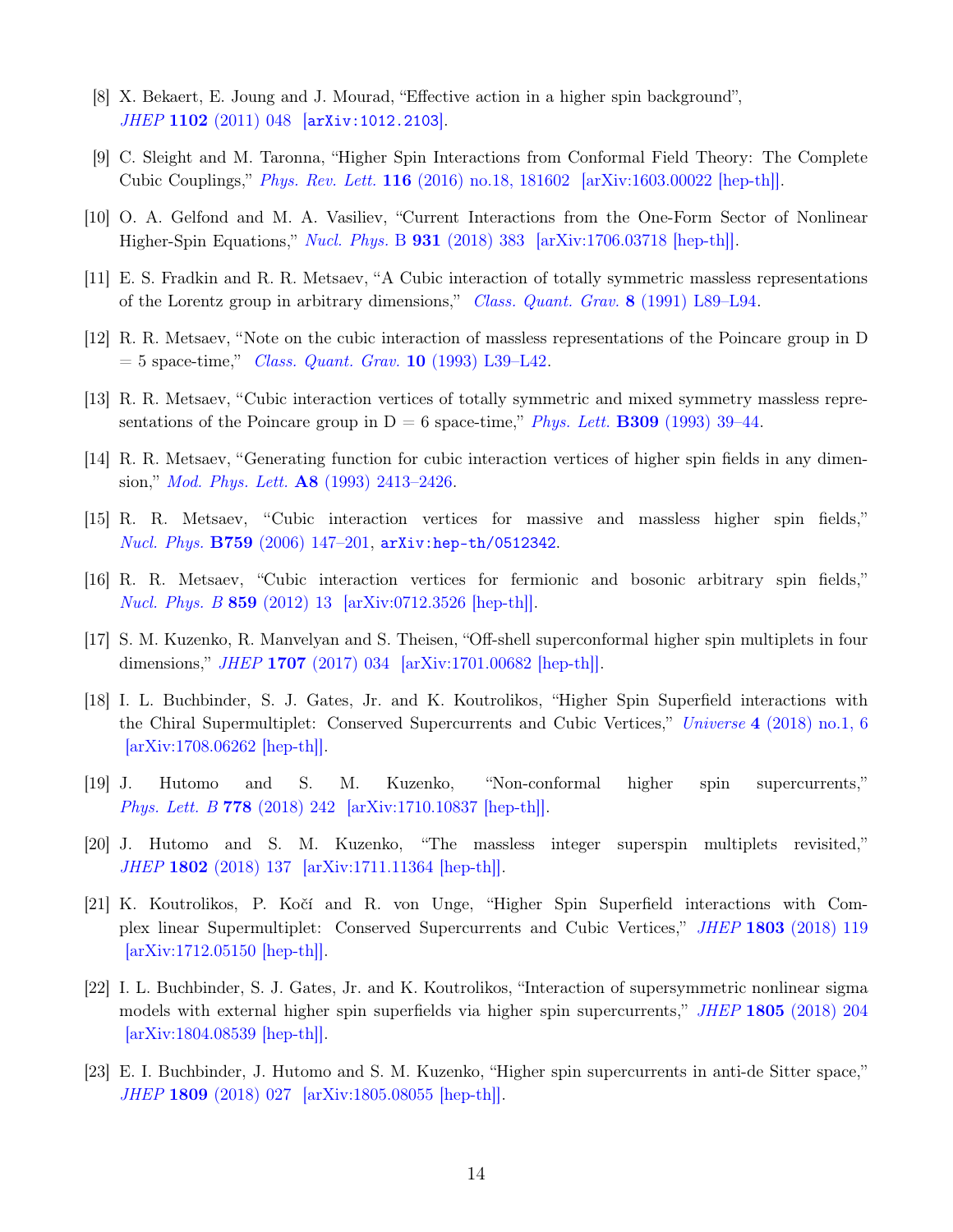- <span id="page-14-0"></span>[24] I. L. Buchbinder, S. J. Gates, Jr. and K. Koutrolikos, "Conserved higher spin supercurrents for arbitrary spin massless supermultiplets and higher spin superfield cubic interactions," JHEP 1808 [\(2018\) 055](https://doi.org/10.1007/JHEP08(2018)055) [\[arXiv:1805.04413 \[hep-th\]\].](http://arxiv.org/abs/arXiv:1805.04413)
- <span id="page-14-2"></span><span id="page-14-1"></span>[25] S. J. Gates, Jr., M. T. Grisaru, M. Rocek and W. Siegel, "Superspace Or One Thousand and One Lessons in Supersymmetry," Front. Phys. 58 (1983) 1 [\[hep-th/0108200\].](http://arxiv.org/abs/hep-th/0108200)
- <span id="page-14-5"></span>[26] I. L. Buchbinder and S. M. Kuzenko, "Ideas and methods of supersymmetry and supergravity: Or a walk through superspace," Bristol, UK: IOP (1998) 656 p
- <span id="page-14-6"></span>[27] T. Curtright, "Massless Field Supermultiplets With Arbitrary Spin," [Phys. Lett.](https://doi.org/10.1016/0370-2693(79)90583-5) 85B (1979) 219.
- <span id="page-14-7"></span>[28] M. A. Vasiliev, "'gauge' Form Of Description Of Massless Fields With Arbitrary Spin. (in Russian)," Yad. Fiz. 32 (1980) 855 | Sov. J. Nucl. Phys. 32 (1980) 439].
- [29] S. M. Kuzenko, A. G. Sibiryakov and V. V. Postnikov, "Massless gauge superfields of higher half integer superspins," JETP Lett. 57 (1993) 534 [Pisma Zh. Eksp. Teor. Fiz. 57 (1993) 521].
- <span id="page-14-8"></span>[30] S. M. Kuzenko and A. G. Sibiryakov, "Massless gauge superfields of higher integer superspins," JETP Lett. 57 (1993) 539 [Pisma Zh. Eksp. Teor. Fiz. 57 (1993) 526]
- <span id="page-14-9"></span>[31] S. M. Kuzenko and A. G. Sibiryakov, "Free massless higher superspin superfields on the anti-de Sitter superspace," Phys. Atom. Nucl. 57 (1994) 1257 [Yad. Fiz. 57 (1994) 1326] [\[arXiv:1112.4612 \[hep-th\]\].](http://arxiv.org/abs/arXiv:1112.4612)
- [32] I. L. Buchbinder, S. M. Kuzenko and A. G. Sibiryakov, "Quantization of higher spin superfields in the anti-De Sitter superspace," *[Phys. Lett. B](https://doi.org/10.1016/0370-2693(95)00484-3)*  $352$  (1995) 29 [\[hep-th/9502148\].](http://arxiv.org/abs/hep-th/9502148)
- [33] S. J. Gates, Jr., S. M. Kuzenko and A. G. Sibiryakov, "N=2 supersymmetry of higher superspin massless theories," *[Phys. Lett. B](https://doi.org/10.1016/S0370-2693(97)01037-X)* 412 (1997) 59 [\[hep-th/9609141\].](http://arxiv.org/abs/hep-th/9609141)
- <span id="page-14-10"></span>[34] S. J. Gates, Jr., S. M. Kuzenko and A. G. Sibiryakov, "Towards a unified theory of massless superfields of all superspins," [Phys. Lett. B](https://doi.org/10.1016/S0370-2693(97)00034-8) 394 (1997) 343 [\[hep-th/9611193\].](http://arxiv.org/abs/hep-th/9611193)
- <span id="page-14-3"></span>[35] S. J. Gates, Jr. and S. M. Kuzenko, "4D,  $N = 1$  higher spin gauge superfields and quantized twistors," JHEP 0510 [\(2005\) 008](https://doi.org/10.1088/1126-6708/2005/10/008) [\[hep-th/0506255\].](http://arxiv.org/abs/hep-th/0506255)
- [36] S. J. Gates, Jr. and K. Koutrolikos, "On 4D,  $\mathcal{N}=1$  massless gauge superfields of arbitrary superhelicity", JHEP 1406 [\(2014\) 098,](https://doi.org/10.1007/JHEP06(2014)098) S. J. Gates, Jr. and K. Koutrolikos; "On  $4D$ ,  $N = 1$  Massless Gauge Superfields of Higher Superspin: Half-Odd- Integer Case", [arXiv:1310.7386 \[hep-th\];](https://arxiv.org/abs/1310.7386) "On 4D, N = 1 Massless Gauge Superfields of Higher Superspin: Integer Case", [arXiv:1310.7385\[hep-th\].](https://arxiv.org/abs/1310.7385)
- <span id="page-14-4"></span>[37] I. L. Buchbinder and K. Koutrolikos, "BRST Analysis of the Supersymmetric Higher Spin Field Models", JHEP 1512 [\(2015\) 106 \[arXiv:1510.06569 \[hep-th\]\].](https://doi.org/10.1007/JHEP12(2015)106)
- <span id="page-14-11"></span>[38] S. J. Gates, Jr. and K. Koutrolikos, "From Diophantus to Supergravity and massless higher spin multiplets", JHEP 1711 [\(2017\) 063](https://doi.org/10.1007/JHEP11(2017)063) [\[arXiv:1707.00194 \[hep-th\]\].](http://arxiv.org/abs/arXiv:1707.00194)
- [39] S. J. Gates, Jr. and W. Siegel, "(3/2, 1) Superfield of O(2) Supergravity," [Nucl. Phys.](https://doi.org/10.1016/0550-3213(80)90522-2) B 164 (1980) 484.